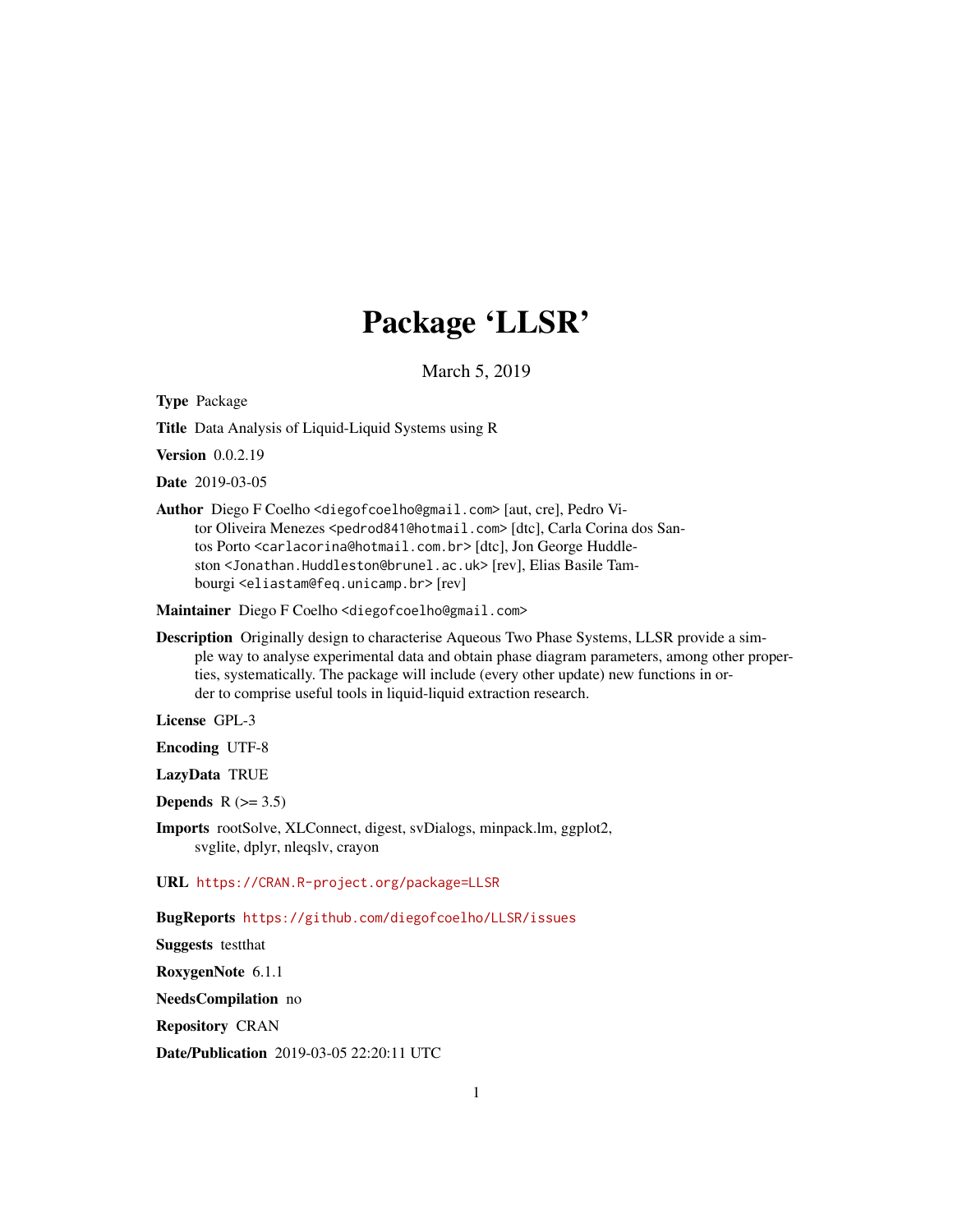## <span id="page-1-0"></span>R topics documented:

| Index | 25 |
|-------|----|
|       |    |
|       |    |
|       |    |
|       |    |
|       |    |
|       |    |
|       |    |
|       |    |
|       |    |
|       |    |
|       |    |
|       |    |
|       |    |
|       |    |
|       |    |
|       |    |
|       | -6 |
|       |    |
|       |    |
|       |    |
|       |    |

AQSearch *Search function for ATPS Systems data*

## Description

This function allow the user to search the LLSR database to find any ATPS that matches the used criteria.

This function allow the user to search the package database to find any ATPS that matches the available criteria.

```
AQSearch(db = LLSR::llsr_data, ...)
## Default S3 method:
AQSearch(db = LLSR::llsr_data, db.CompA = NULL,
 db.CompB = NULL, db.CompC = NULL, db.Temp = NULL, db.ph = NULL,
  db.uid = NULL, stacked = FALSE, ...)
```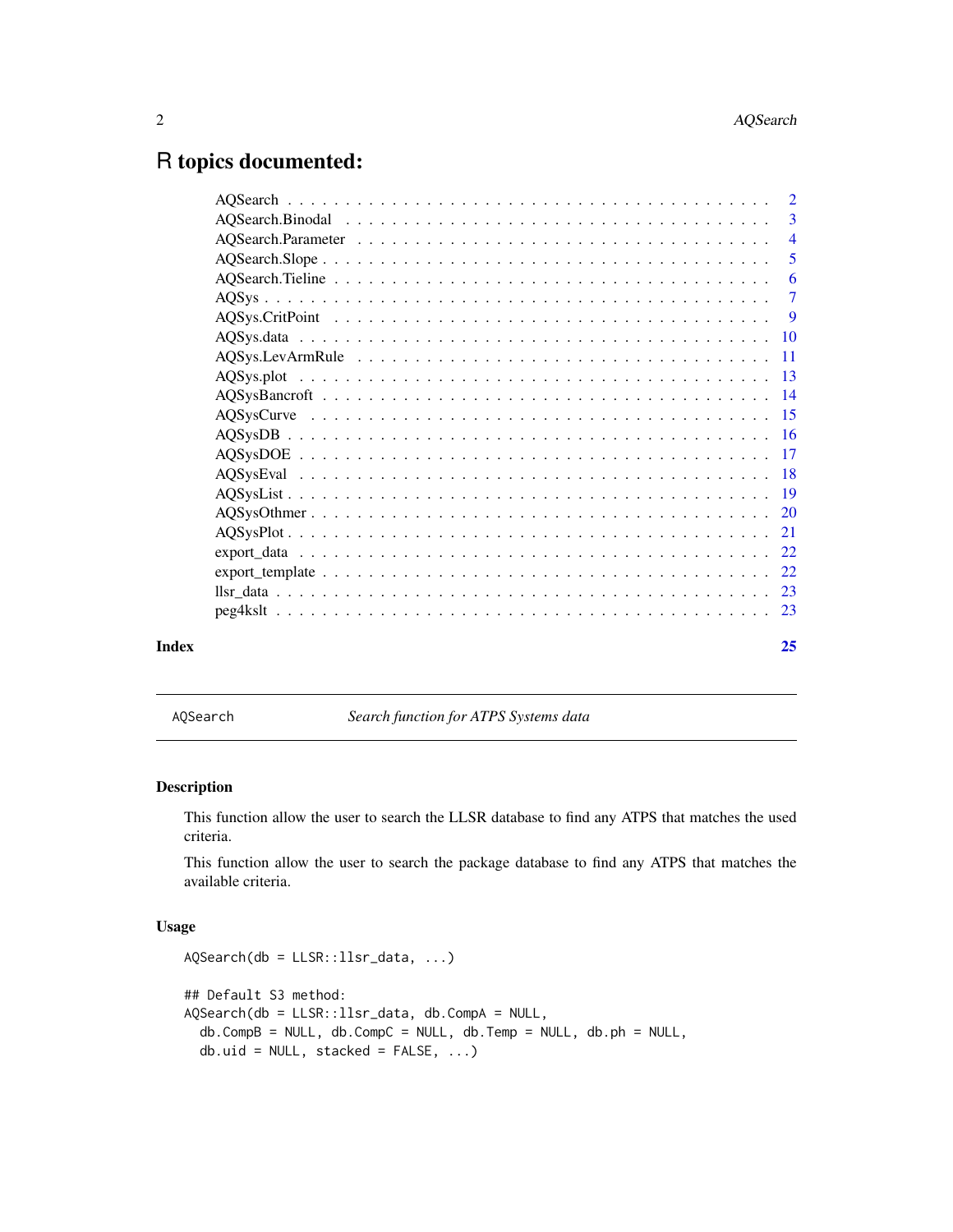<span id="page-2-0"></span>

| db         | A highly structure db containing data from previously analised data. LLSR<br>database is used by default but user may input his own db if formatted properly. |
|------------|---------------------------------------------------------------------------------------------------------------------------------------------------------------|
| $\ddots$ . | Additional optional arguments. None are used at present.                                                                                                      |
| db.CompA   | A String variable containing either the CAS, chemical formula or name of the<br>upper phase enriched component                                                |
| db.CompB   | A String variable containing either the CAS, chemical formula or name of the<br>lower phase component.                                                        |
| db.CompC   | A String variable containing either the CAS, chemical formula or name of the<br>additive component.                                                           |
| db.Temp    | A numeric variable containing the Temperature (in Kelvin) to be searched within<br>DB.                                                                        |
| db.ph      | A numeric variable containing the pH to be searched within DB.                                                                                                |
| db.uid     | An Unique md5 hash Identification. User can retrieve data for a specific system<br>if in possesion of its UID.                                                |
| stacked    | A boolean variable used to return value as a nested list or a data.frame. Used<br>internally to organize data output.                                         |

## Details

The function return the systems that matches the criteria submitted by the user.

#### Value

Returns a data.frame containing system's parameters which match searched conditions

#### Examples

```
## Not run:
AQSearch(db.CompA="Ammonium")
```
## End(Not run)

AQSearch.Binodal *Search function for ATPS Systems data*

#### Description

This function allow the user to search the package database to find any ATPS that matches the available criteria.

```
## S3 method for class 'Binodal'
AQSearch(db = LLSR::llsr_data, db.CompA = NULL,
  db.CompB = NULL, db.CompC = NULL, db.Temp = NULL, db.ph = NULL,
  db.uid = NULL, stacked = FALSE, ...)
```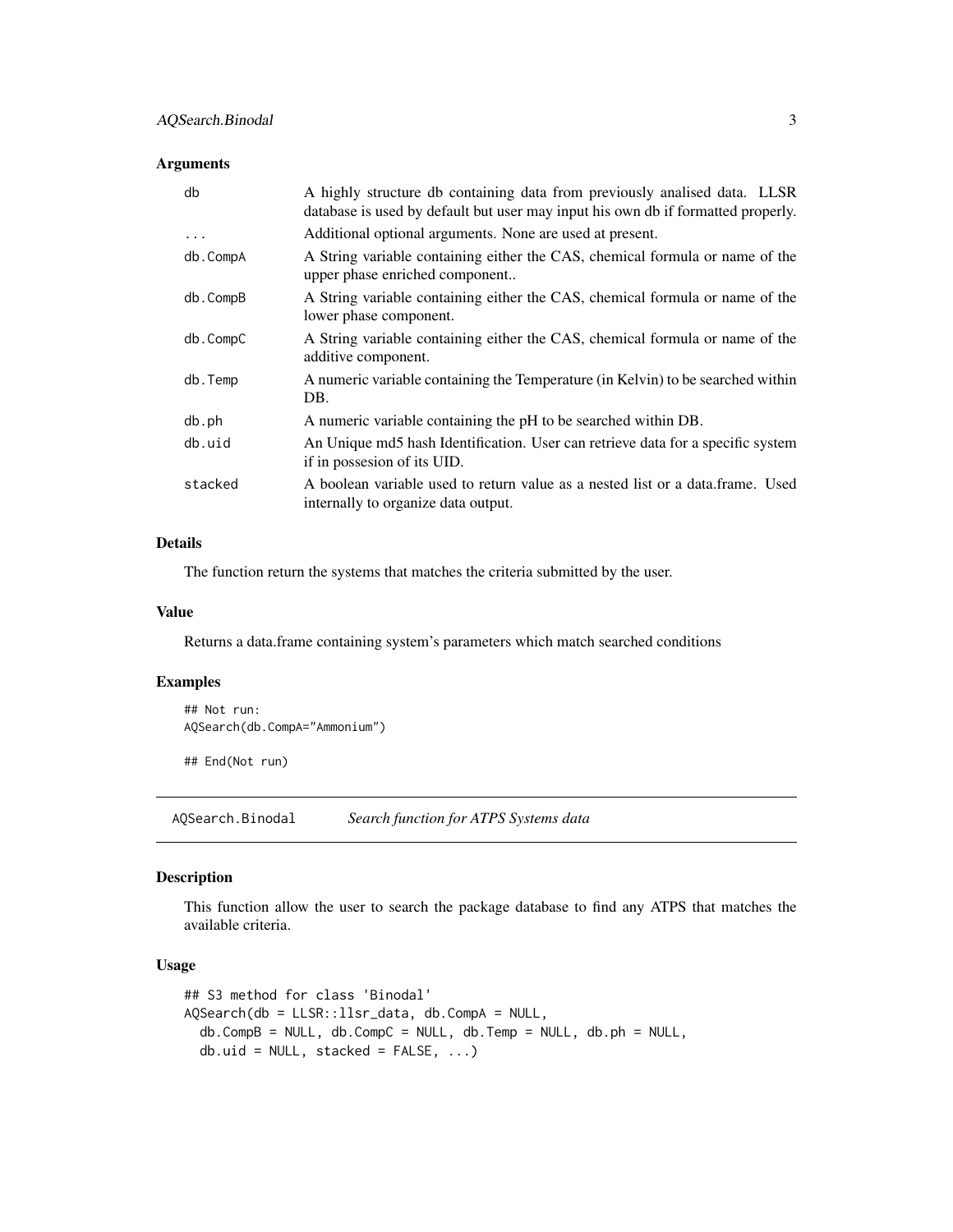<span id="page-3-0"></span>

| db       | A highly structure db containing data from previously analised data. LLSR<br>database is used by default but user may input his own db if formatted properly. |
|----------|---------------------------------------------------------------------------------------------------------------------------------------------------------------|
| db.CompA | A String variable containing either the CAS, chemical formula or name of the<br>upper phase enriched component                                                |
| db.CompB | A String variable containing either the CAS, chemical formula or name of the<br>lower phase component.                                                        |
| db.CompC | A String variable containing either the CAS, chemical formula or name of the<br>additive component.                                                           |
| db.Temp  | A numeric variable containing the Temperature (in Kelvin) to be searched within<br>DB.                                                                        |
| db.ph    | A numeric variable containing the pH to be searched within DB.                                                                                                |
| db.uid   | An Unique md5 hash Identification. User can retrieve data for a specific system<br>if in possesion of its UID.                                                |
| stacked  | A boolean variable used to return value as a nested list or a data frame. Used<br>internally to organize data output.                                         |
| .        | Additional optional arguments. None are used at present.                                                                                                      |
|          |                                                                                                                                                               |

## Details

The function return the systems that matches the criteria submitted by the user.

#### Value

Returns a data.frame containing system's parameters which match searched conditions

#### Examples

```
## Not run:
AQSearch.Binodal(db.CompA="Ammonium")
```
## End(Not run)

AQSearch.Parameter *Search function for ATPS Systems data*

## Description

This function allow the user to search the package database to find any ATPS that matches the available criteria.

```
## S3 method for class 'Parameter'
AQSearch(db = LLSR::llsr_data, db.CompA = NULL,
  db.CompB = NULL, db.CompC = NULL, db.Temp = NULL, db.ph = NULL,
  db.uid = NULL, stacked = FALSE, ...)
```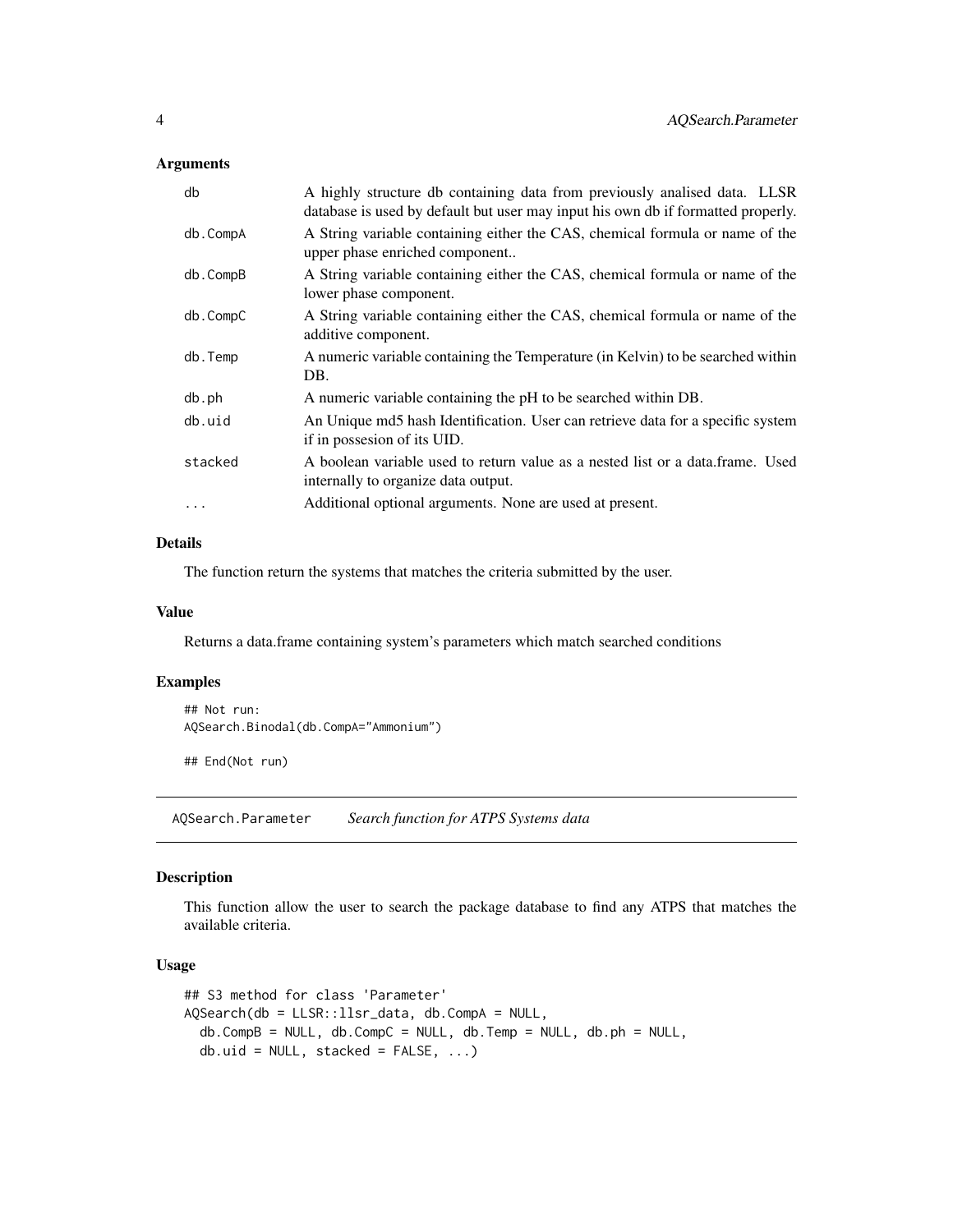<span id="page-4-0"></span>

| db       | A highly structure db containing data from previously analised data. LLSR<br>database is used by default but user may input his own db if formatted properly. |
|----------|---------------------------------------------------------------------------------------------------------------------------------------------------------------|
| db.CompA | A String variable containing either the CAS, chemical formula or name of the<br>upper phase enriched component                                                |
| db.CompB | A String variable containing either the CAS, chemical formula or name of the<br>lower phase component.                                                        |
| db.CompC | A String variable containing either the CAS, chemical formula or name of the<br>additive component.                                                           |
| db.Temp  | A numeric variable containing the Temperature (in Kelvin) to be searched within<br>DB.                                                                        |
| db.ph    | A numeric variable containing the pH to be searched within DB.                                                                                                |
| db.uid   | An Unique md5 hash Identification. User can retrieve data for a specific system<br>if in possesion of its UID.                                                |
| stacked  | A boolean variable used to return value as a nested list or a data.frame. Used<br>internally to organize data output.                                         |
|          | Additional optional arguments. None are used at present.                                                                                                      |

## Details

The function return the systems that matches the criteria submitted by the user.

#### Value

Returns a data.frame containing system's parameters which match searched conditions

#### Examples

```
## Not run:
AQSearch.Parameter(db.CompA="Ammonium")
```
## End(Not run)

AQSearch.Slope *Search function for ATPS Systems data*

## Description

This function allow the user to search the package database to find any ATPS that matches the available criteria.

```
## S3 method for class 'Slope'
AQSearch(db = LLSR::llsr_data, db.CompA = NULL,
  db.CompB = NULL, db.CompC = NULL, db.Temp = NULL, db.ph = NULL,
  db.uid = NULL, stacked = FALSE, ...)
```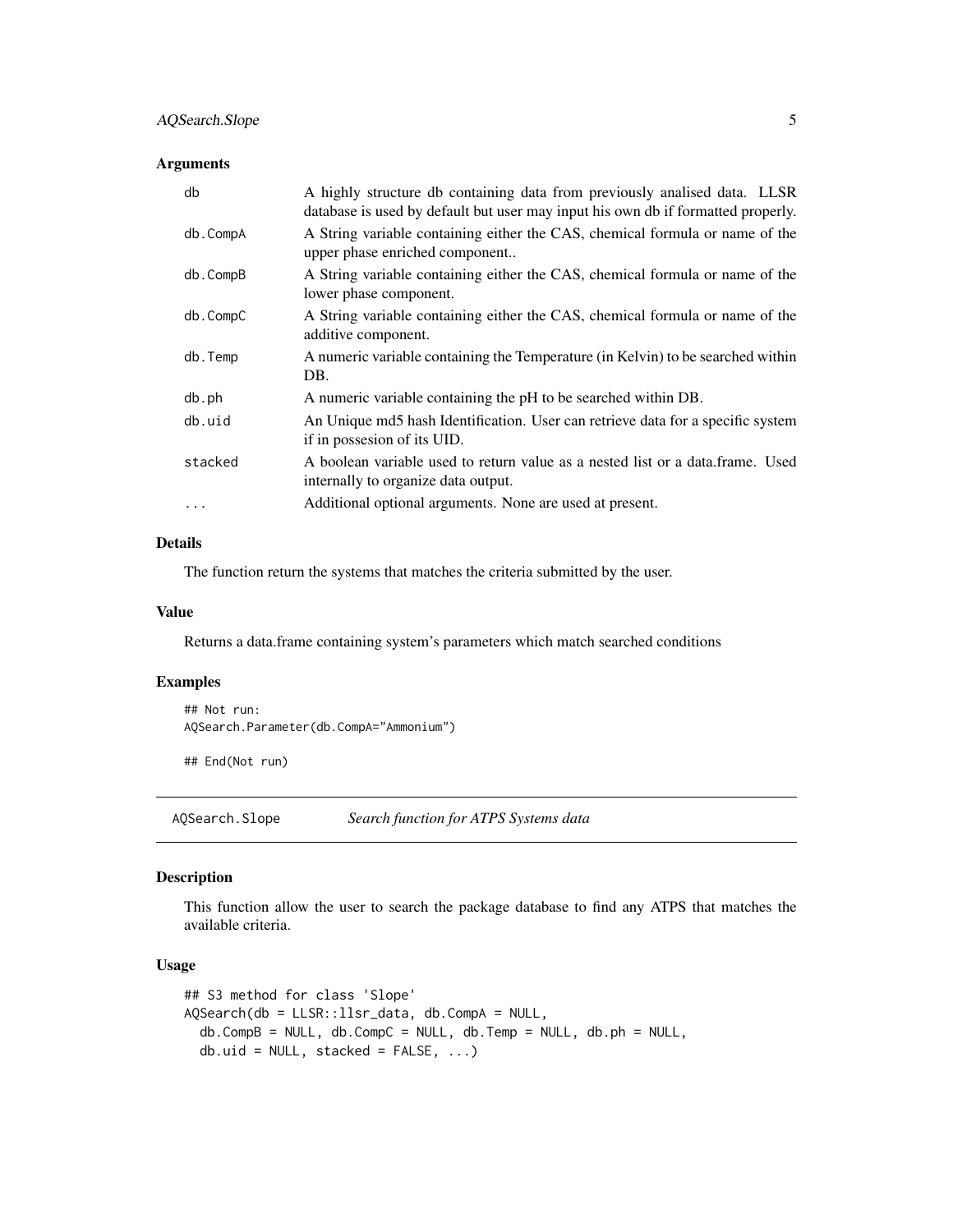<span id="page-5-0"></span>

| db         | A highly structure db containing data from previously analised data. LLSR<br>database is used by default but user may input his own db if formatted properly. |
|------------|---------------------------------------------------------------------------------------------------------------------------------------------------------------|
| db.CompA   | A String variable containing either the CAS, chemical formula or name of the<br>upper phase enriched component                                                |
| db.CompB   | A String variable containing either the CAS, chemical formula or name of the<br>lower phase component.                                                        |
| db.CompC   | A String variable containing either the CAS, chemical formula or name of the<br>additive component.                                                           |
| db.Temp    | A numeric variable containing the Temperature (in Kelvin) to be searched within<br>DB.                                                                        |
| db.ph      | A numeric variable containing the pH to be searched within DB.                                                                                                |
| db.uid     | An Unique md5 hash Identification. User can retrieve data for a specific system<br>if in possesion of its UID.                                                |
| stacked    | A boolean variable used to return value as a nested list or a data.frame. Used<br>internally to organize data output.                                         |
| $\ddots$ . | Additional optional arguments. None are used at present.                                                                                                      |
|            |                                                                                                                                                               |

## Details

The function return the systems that matches the criteria submitted by the user.

#### Value

Returns a data.frame containing system's parameters which match searched conditions

#### Examples

```
## Not run:
AQSearch.Slope(db.CompA="Ammonium")
```
## End(Not run)

AQSearch.Tieline *Search function for ATPS Systems data*

## Description

This function allow the user to search the package database to find any ATPS that matches the available criteria.

```
## S3 method for class 'Tieline'
AQSearch(db = LLSR::llsr_data, db.CompA = NULL,
  db.CompB = NULL, db.CompC = NULL, db.Temp = NULL, db.ph = NULL,
  db.uid = NULL, stacked = FALSE, ...)
```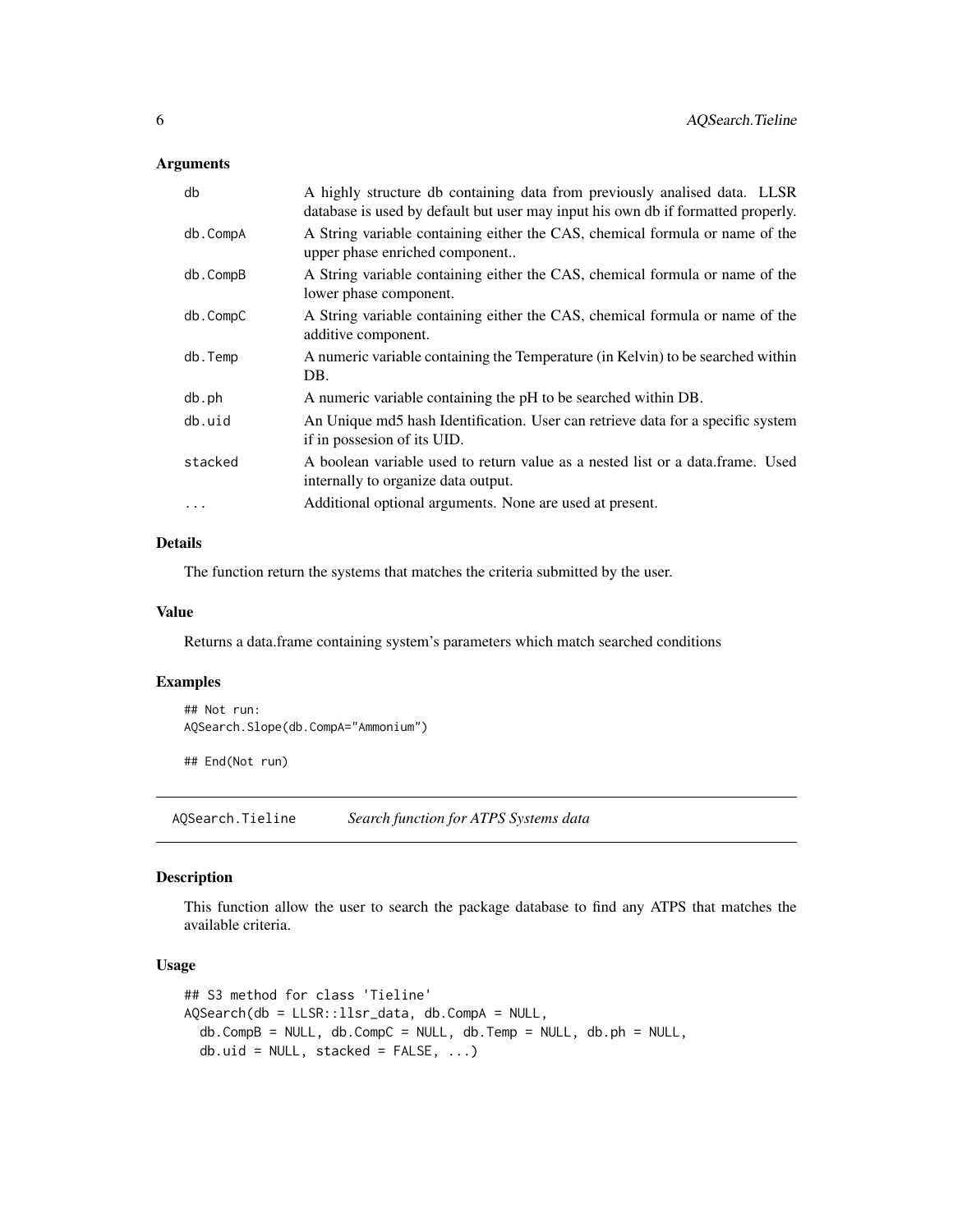#### <span id="page-6-0"></span> $AQSys$  and the contract of the contract of the contract of the contract of the contract of the contract of the contract of the contract of the contract of the contract of the contract of the contract of the contract of the

## Arguments

| db       | A highly structure db containing data from previously analised data. LLSR<br>database is used by default but user may input his own db if formatted properly. |
|----------|---------------------------------------------------------------------------------------------------------------------------------------------------------------|
| db.CompA | A String variable containing either the CAS, chemical formula or name of the<br>upper phase enriched component                                                |
| db.CompB | A String variable containing either the CAS, chemical formula or name of the<br>lower phase component.                                                        |
| db.CompC | A String variable containing either the CAS, chemical formula or name of the<br>additive component.                                                           |
| db.Temp  | A numeric variable containing the Temperature (in Kelvin) to be searched within<br>DB.                                                                        |
| db.ph    | A numeric variable containing the pH to be searched within DB.                                                                                                |
| db.uid   | An Unique md5 hash Identification. User can retrieve data for a specific system<br>if in possesion of its UID.                                                |
| stacked  | A boolean variable used to return value as a nested list or a data.frame. Used<br>internally to organize data output.                                         |
| $\cdots$ | Additional optional arguments. None are used at present.                                                                                                      |

## Details

The function return the systems that matches the criteria submitted by the user.

## Value

Returns a data.frame containing system's parameters which match searched conditions

## Examples

```
## Not run:
AQSearch.Tieline(db.CompA="Ammonium")
```
## End(Not run)

AQSys *Merchuk's nonlinear Equation*

## <span id="page-6-1"></span>Description

.

Perform a nonlinear regression fit using any of the several mathematical descriptors implemented in order to calculate the equation's parameters.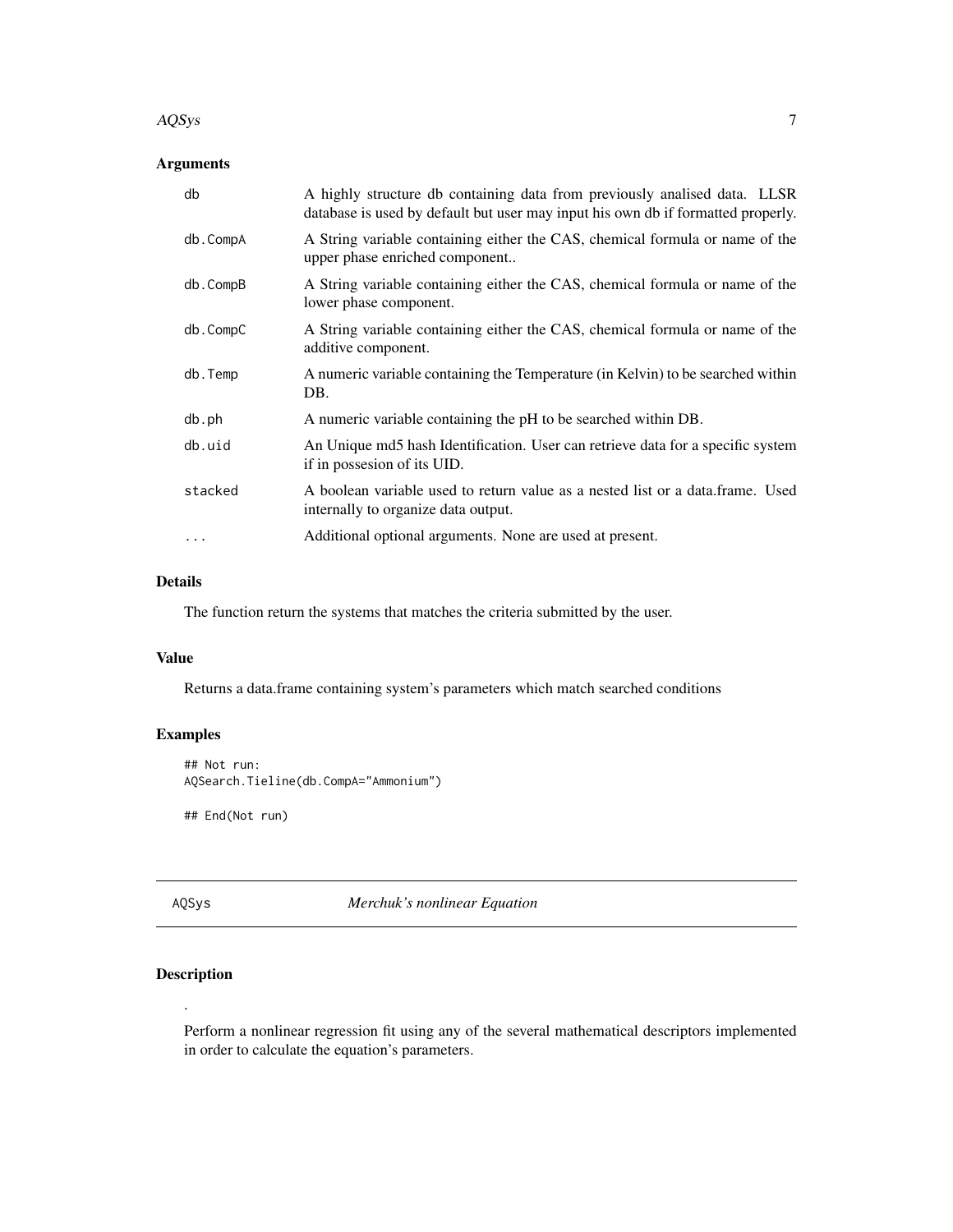#### Usage

```
AQSys(dataSET, ...)
## Default S3 method:
AQSys(dataSET, modelName = "merchuk", Order = "xy",
  ...)
```
#### Arguments

| dataSET   | - Binodal Experimental data that will be used in the nonlinear fit                                                                                                                            |
|-----------|-----------------------------------------------------------------------------------------------------------------------------------------------------------------------------------------------|
| $\cdots$  | Additional optional arguments. None are used at present.                                                                                                                                      |
| modelName | - Character String specifying the nonlinear empirical equation to fit data. The<br>default method uses Merchuk's equation. Other mathematical descriptors can<br>be listed using AQSysList(). |
| Order     | Defines how the data is organized in the Worksheet. Use "xy" whether the first<br>column corresponds to the lower phase fraction and "yx" whether the opposite.                               |

## Details

The function returns functions parameters after fitting experimental data to the equations listed in AQSysList().

#### Value

A list containing three data.frame variables with all data parsed from the worksheet and parameters calculated through the available mathematical descriptions.

#### References

MURUGESAN, T.; PERUMALSAMY, M. Liquid-Liquid Equilibria of Poly(ethylene glycol) 2000 + Sodium Citrate + Water at (25, 30, 35, 40, and 45) C. Journal of Chemical & Engineering Data, v. 50, n. 4, p. 1392-1395, 2005/07/01 2005. ISSN 0021-9568. [\(ACS Publications\)](https://www.doi.org/10.1021/je050081k)

MERCHUK, J. C.; ANDREWS, B. A.; ASENJO, J. A. Aqueous two-phase systems for protein separation: Studies on phase inversion. Journal of Chromatography B: Biomedical Sciences and Applications, v. 711, n. 1-2, p. 285-293, 1998. ISSN 0378-4347. [\(ScienceDirect\)](https://www.doi.org/10.1016/s0378-4347(97)00594-x)

TANG, X. et al. The study of phase behavior of aqueous two-phase system containing [Cnmim] BF 4 (n=2, 3, 4)+(NH4)2SO4 + H2O at different temperatures. Fluid Phase Equilibria, v. 383, p. 100-107, 2014. ISSN 0378-3812. [\(ScienceDirect\)](https://doi.org/10.1016/j.fluid.2014.09.029)

GONZALEZ-TELLO, P. et al. Liquid-Liquid Equilibrium in the System Poly(ethylene glycol) + MgSO4 + H2O at 298 K. Journal of Chemical & Engineering Data, v. 41, n. 6, p. 1333-1336, 1996/01/01 1996. ISSN 0021-9568. [\(ACS Publications\)](https://www.doi.org/10.1021/je960075b)

CHEN, Y. et al. Liquid-liquid equilibria of aqueous biphasic systems composed of 1-butyl-3-methyl imidazolium tetrafluoroborate+ sucrose/maltose+ water. Journal of Chemical & Engineering Data, v. 55, n. 9, p. 3612-3616, 2010. ISSN 0021-9568. [\(ACS Publications\)](https://pubs.acs.org/doi/ipdf/10.1021/je100212p)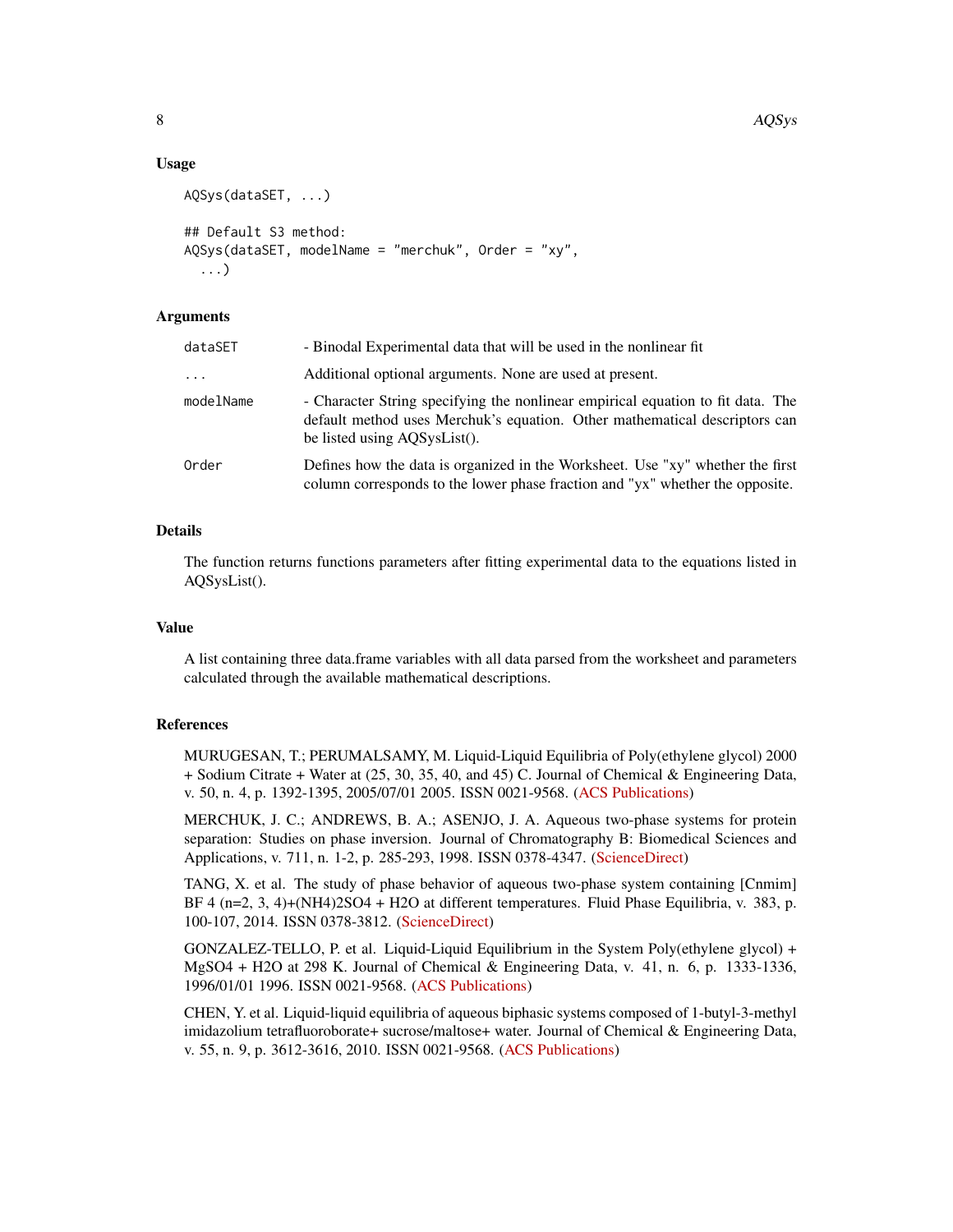## <span id="page-8-0"></span>AQSys.CritPoint 9

## See Also

- [AQSys.default](#page-6-1)
- [AQSys.plot](#page-12-1)
- [AQSys.LevArmRule](#page-10-1)
- [AQSysOthmer](#page-19-1)
- [AQSysBancroft](#page-13-1)

#### Examples

```
# Populating variable dataSET with binodal data
dataSET <- peg4kslt[ , 1:2]
# Fitting dataSET using Merchuk's function
AQSys(dataSET)
```
AQSys.CritPoint *ATPS Critical Point Calculation*

## Description

This function implements methods available in current literature to calculate an ATPS critical point based on its experimental data.

## Usage

```
## S3 method for class 'CritPoint'
AQSys(dataSET, tldata, method, modelName = "merchuk",
  slope = NULL, NP = 100, xmax = 30, xlb1 = "", ylb1 = "",Order = "xy", ext = FALSE, ...)
```

| dataSET   | - Binodal Experimental data that will be used in the nonlinear fit. [type:data.frame]                                                                                                                                                                                                                                                                                                                                                                                                                                                                                        |
|-----------|------------------------------------------------------------------------------------------------------------------------------------------------------------------------------------------------------------------------------------------------------------------------------------------------------------------------------------------------------------------------------------------------------------------------------------------------------------------------------------------------------------------------------------------------------------------------------|
| tldata    | - A data frame with two columns containing a set of Tieline's Slopes (S) and its<br>bottom-rich component composition in the bottom phase (XB). [type:data.frame]                                                                                                                                                                                                                                                                                                                                                                                                            |
| method    | - Binodal Experimental data that will be used in the nonlinear fit. [type:string]<br>"algebraic" - Uses the critical point own definition to set up constraints and solve<br>a system of equations. Still in development. "numerical" - A number of tie-<br>lines are calculated successively until TLL is close to zero and concentration of<br>components are numerically equal. A constant slope is assumed. "polynomial"<br>- Calculate the intercept point between the chosen mathematical description and<br>a third order polynomial fitting the tie-lines mid-points |
| modelName | - Mathematical descriptor that will be used for non-linear fitting. Use AOSys-<br>List() to list the available equations. [type:string]                                                                                                                                                                                                                                                                                                                                                                                                                                      |
| slope     | The method assumes all tielines for a given ATPS are parallel, thus only one<br>slope is required. [type:double]                                                                                                                                                                                                                                                                                                                                                                                                                                                             |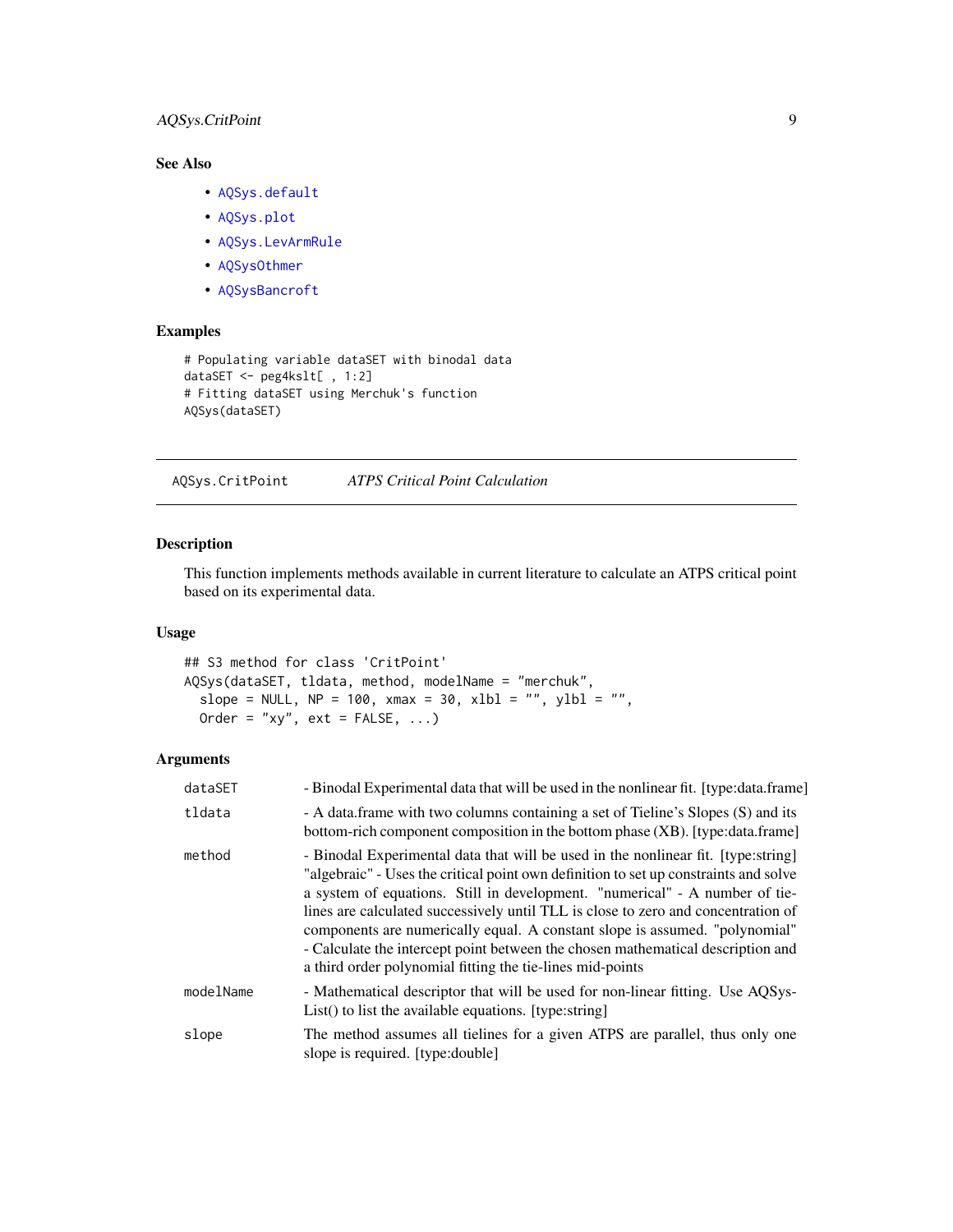<span id="page-9-0"></span>

| <b>NP</b> | Number of points used to build the fitted curve. Default is 100. [type:integer]                                                                                                  |
|-----------|----------------------------------------------------------------------------------------------------------------------------------------------------------------------------------|
| xmax      | Maximum value for the Horizontal axis' value (bottom-rich component). [type:double]                                                                                              |
| xlbl      | Plot's Horizontal axis label. [type:string]                                                                                                                                      |
| ylbl      | Plot's Vertical axis label. [type:string]                                                                                                                                        |
| Order     | Defines how the data is organized in the Worksheet. Use "xy" whether the first<br>column corresponds to the lower phase fraction and "yx" whether the opposite.<br>[type:string] |
| ext       | - False: Return only XC and YC. True: return an extended output result, in-<br>cluding phase diagram plot and an data. frame including the calculated data.<br>[type:boolean]    |
| .         | Additional optional arguments. None are used at present.                                                                                                                         |
|           |                                                                                                                                                                                  |

## Details

The Critical Point is one in which both the composition and volume of the phases become equal, and the tie-line length (TLL) tends to zero. Thus, the methods here implemented the methods decribed by KAUL, A (2000) to calculated a theoretical critical point.

#### Value

(XC,YC) - The function returns Tieline's Critical Point Composition

#### References

KAUL, A. The Phase Diagram. In: HATTI-KAUL, R. (Ed.). Aqueous Two-Phase Systems: Methods and Protocols: Humana Press, v.11, 2000. cap. 2, p.11-21. (Methods in Biotechnology). ISBN 978-0-89603-541-6. [\(ACS Publications\)](https://doi.org/10.1385/1-59259-028-4:11)

#### Examples

```
## Not run:
AQSys.CritPoint(dataSET, tldata)
```
## End(Not run)

AQSys.data *Dataset and Fitted Function plot*

## Description

The function returns a plot after fitting a dataset to the mathematical descriptor chosen by the user.

```
## S3 method for class 'data'
AQSys(dataSET, modelName = "merchuk", Order = "xy",
 xmax = "", ymax = "", ...)
```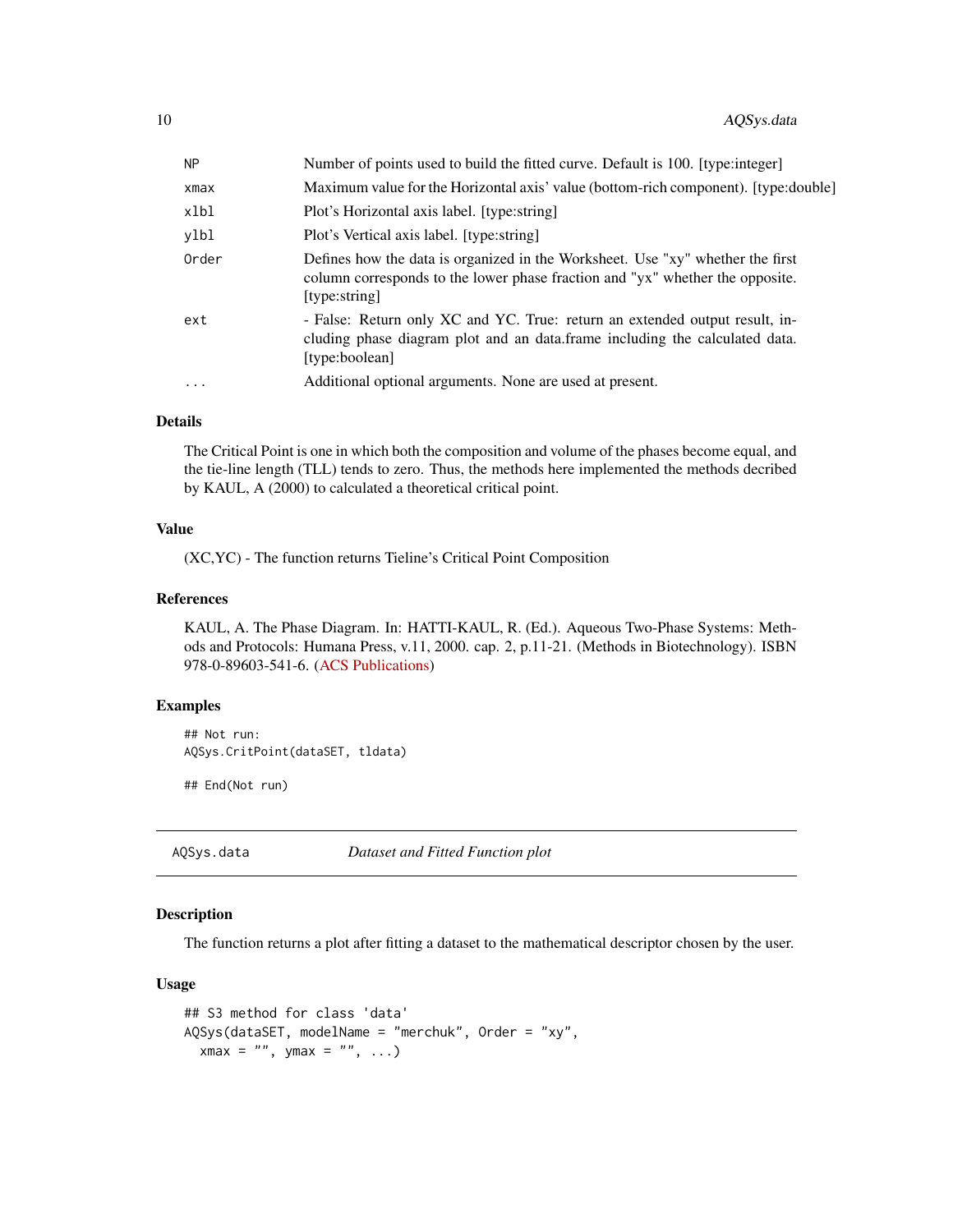<span id="page-10-0"></span>

| dataSET   | - Binodal Experimental data that will be used in the nonlinear fit. It might hold<br>multiple systems stacked side-by-side. [type:data.frame]                                                               |
|-----------|-------------------------------------------------------------------------------------------------------------------------------------------------------------------------------------------------------------|
| modelName | - Character String specifying the nonlinear empirical equation to fit data. [type:String]<br>The default method uses Merchuk's equation. Other mathematical descriptors<br>can be listed using AQSysList(). |
| Order     | Defines how the data is organized in the Worksheet. Use "xy" whether the first<br>column corresponds to the lower phase fraction and "yx" whether the opposite.<br>[type:String]                            |
| xmax      | Maximum value for the Horizontal axis' value - optional [type:double]                                                                                                                                       |
| ymax      | Maximum value for the Vertical axis' value - optional [type:double]                                                                                                                                         |
| $\cdots$  | Additional optional arguments. None are used at present.                                                                                                                                                    |

#### Details

This version uses the plot function and return a regular orthogonal plot.

#### Value

return a data.frame with data fitted using the chosen mathematical descriptor.

## Examples

```
# Populating variable dataSET with binodal data
dataSET <- peg4kslt[ , 1:2]
# Fitting dataSET using Merchuk's function
data <- AQSys.data(dataSET, Order = "xy")
```
<span id="page-10-1"></span>AQSys.LevArmRule *Lever-Arm Rule - tie-line's Composition Calculation*

#### Description

Merchuk et al. described a very straightforward method to calculate the concentration of each component in the tieline giving only its global composition and phase's properties (such as volume and density). Here this method is implemented and generalized for multiple mathematical descriptors.

```
## S3 method for class 'LevArmRule'
AQSys(dataSET, modelName = "merchuk", Xm, Ym,
 Vt = NULL, Vb = NULL, dyt = NULL, dyb = NULL, WT = NULL,
 WB = NULL, byW = TRUE, Order = "xy", ...)
```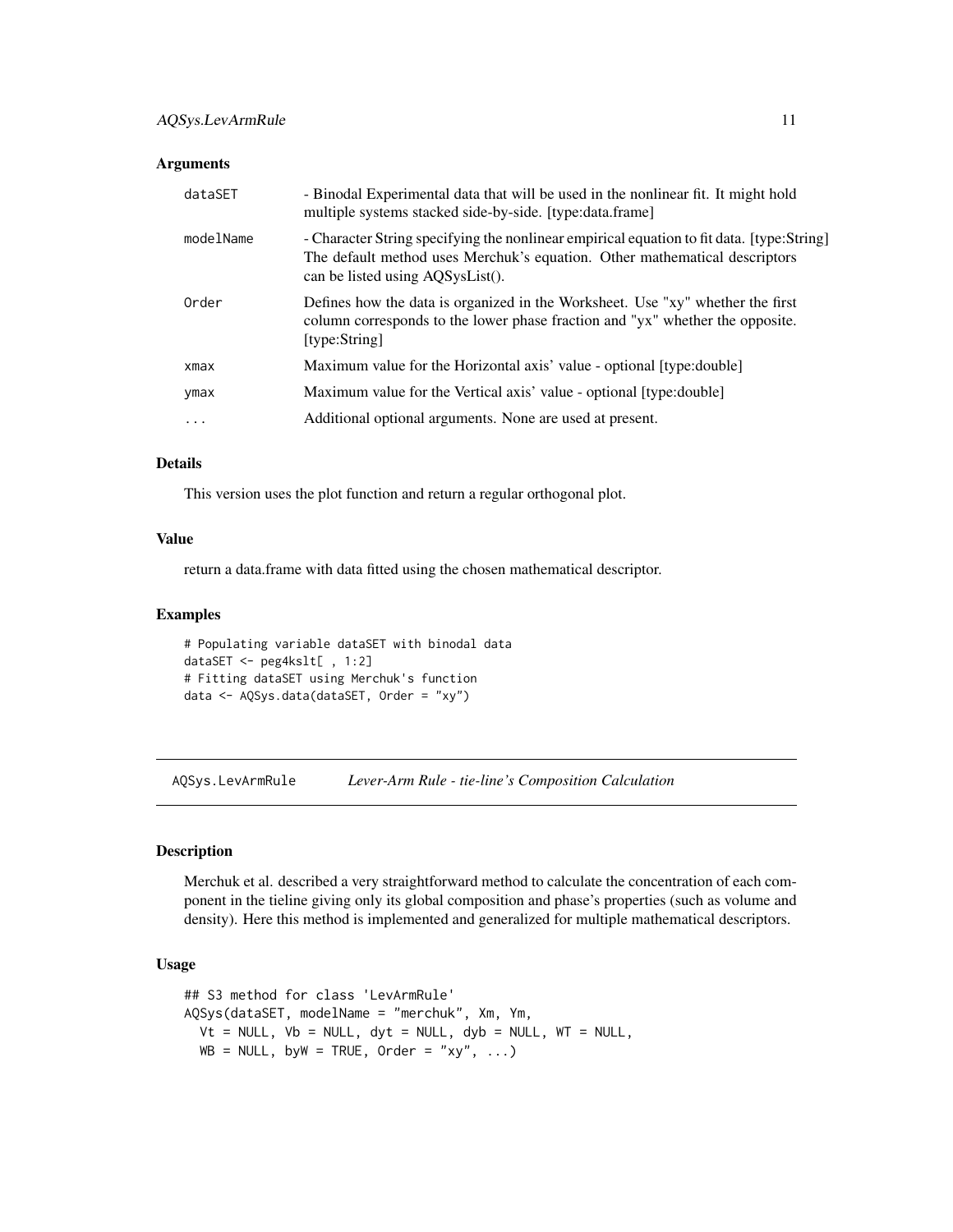| - Character String specifying the nonlinear empirical equation to fit data. The<br>default method uses Merchuk's equation. Other mathematical descriptors can<br>be listed using AQSysList(). |
|-----------------------------------------------------------------------------------------------------------------------------------------------------------------------------------------------|
| - Component X's concentration in the tieline's global composition.                                                                                                                            |
| - Component Y's concentration in the tieline's global composition.                                                                                                                            |
| - Tieline's TOP phase volume.                                                                                                                                                                 |
| - Tieline's BOTTOM phase volume.                                                                                                                                                              |
| - Tieline's TOP phase density                                                                                                                                                                 |
| - Tieline's BOTTOM phase density                                                                                                                                                              |
| - ATPS upper phase weight                                                                                                                                                                     |
| - ATPS bottom phase weight                                                                                                                                                                    |
| - Use weight (TRUE) or volume and density (FALSE) during lever arm rule<br>calculation.                                                                                                       |
| Defines how the data is organized in the Worksheet. Use "xy" whether the first<br>column corresponds to the lower phase fraction and "yx" whether the opposite.                               |
| Additional optional arguments. None are used at present.                                                                                                                                      |
|                                                                                                                                                                                               |

## Details

Using any implemented binodal data mathematical descriptor, the global composition of a chosen tieline and its phases properties.

## Value

The function returns the Critical Point (X,Y), Tieline Length (TLL), Tieline's Equivolume point (xVRe2o,yVRe2o), and Tieline's Slope.

## References

MERCHUK, J. C.; ANDREWS, B. A.; ASENJO, J. A. Aqueous two-phase systems for protein separation: Studies on phase inversion. Journal of Chromatography B: Biomedical Sciences and Applications, v. 711, n. 1-2, p. 285-293, 1998. ISSN 0378-4347. [\(ScienceDIrect\)](https://www.doi.org/10.1016/s0378-4347(97)00594-x)

## Examples

```
## Not run:
AQSys.LevArmRule(dataSET, Xm, Ym, Vt, Vb, dyt, dyb, WT, WB, byW = FALSE)
## End(Not run)
```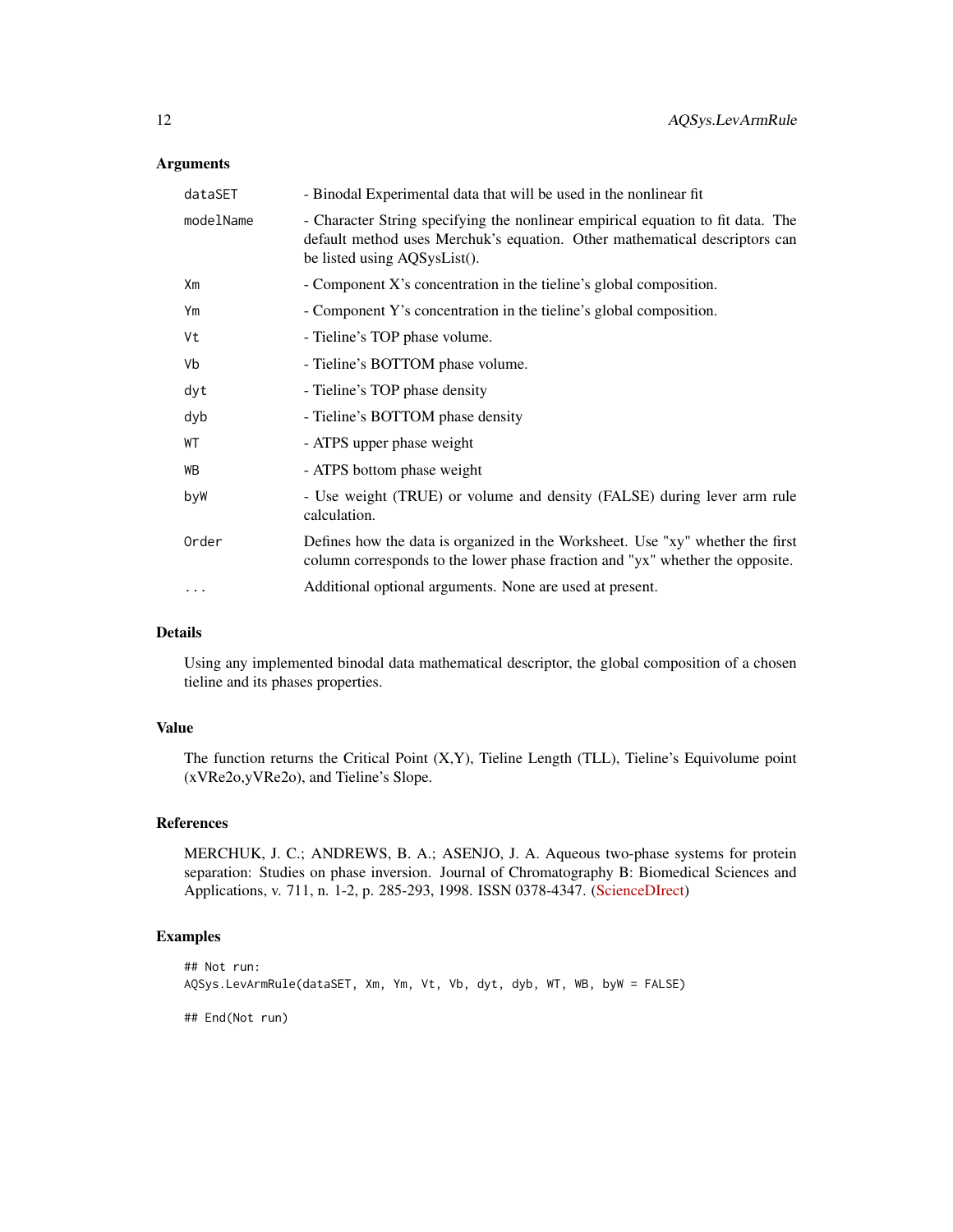<span id="page-12-1"></span><span id="page-12-0"></span>

## Description

The function returns a plot after fitting a dataset to the mathematical descriptor chosen by the user.

#### Usage

```
## S3 method for class 'plot'
AQSys(dataSET, xlbl = "", ylbl = "", main = NULL,
  col = "blue", type = "p", cex = 1, cexlab = 1, cexaxis = 1,cexmain = 1, cexsub = 1, modelName = "merchuk", NP = 100,
 xmax = "", ymax = "", 0rder = "xy", save = FALSE, HR = FALSE,
  filename = NULL, wdir = NULL, silent = FALSE, \ldots)
```

| dataSET   | - Binodal Experimental data that will be used in the nonlinear fit. It might hold<br>multiple systems stacked side-by-side. [type:data.frame]                                 |
|-----------|-------------------------------------------------------------------------------------------------------------------------------------------------------------------------------|
| xlbl      | Plot's Horizontal axis label.                                                                                                                                                 |
| ylbl      | Plot's Vertical axis label.                                                                                                                                                   |
| main      | Legacy from plot package. For more details, see plot. default                                                                                                                 |
| col       | Legacy from plot package. For more details, see plot. default                                                                                                                 |
| type      | Legacy from plot package. For more details, see plot.default                                                                                                                  |
| cex       | Legacy from plot package. For more details, see plot. default                                                                                                                 |
| cexlab    | Legacy from plot package. For more details, see plot. default                                                                                                                 |
| cexaxis   | Legacy from plot package. For more details, see plot. default                                                                                                                 |
| cexmain   | Legacy from plot package. For more details, see plot.default                                                                                                                  |
| cexsub    | Legacy from plot package. For more details, see plot. default                                                                                                                 |
| modelName | - Character String specifying the nonlinear empirical equation to fit data. The<br>default method uses Merchuk's equation. Other possibilities can be seen in<br>AQSysList(). |
| <b>NP</b> | Number of points used to build the fitted curve. Default is 100. [type:Integer]                                                                                               |
| xmax      | Maximum value for the Horizontal axis' value                                                                                                                                  |
| ymax      | Maximum value for the Vertical axis' value                                                                                                                                    |
| Order     | Defines how the data is organized in the Worksheet. Use "xy" whether the first<br>column corresponds to the lower phase fraction and "yx" whether the opposite.               |
| save      | Save the generated plot in the disk using path and filename provided by the user.<br>[type:Boulean]                                                                           |
| HR.       | Adjust Plot's text to be compatible with High Resolution size [type:Boulean]                                                                                                  |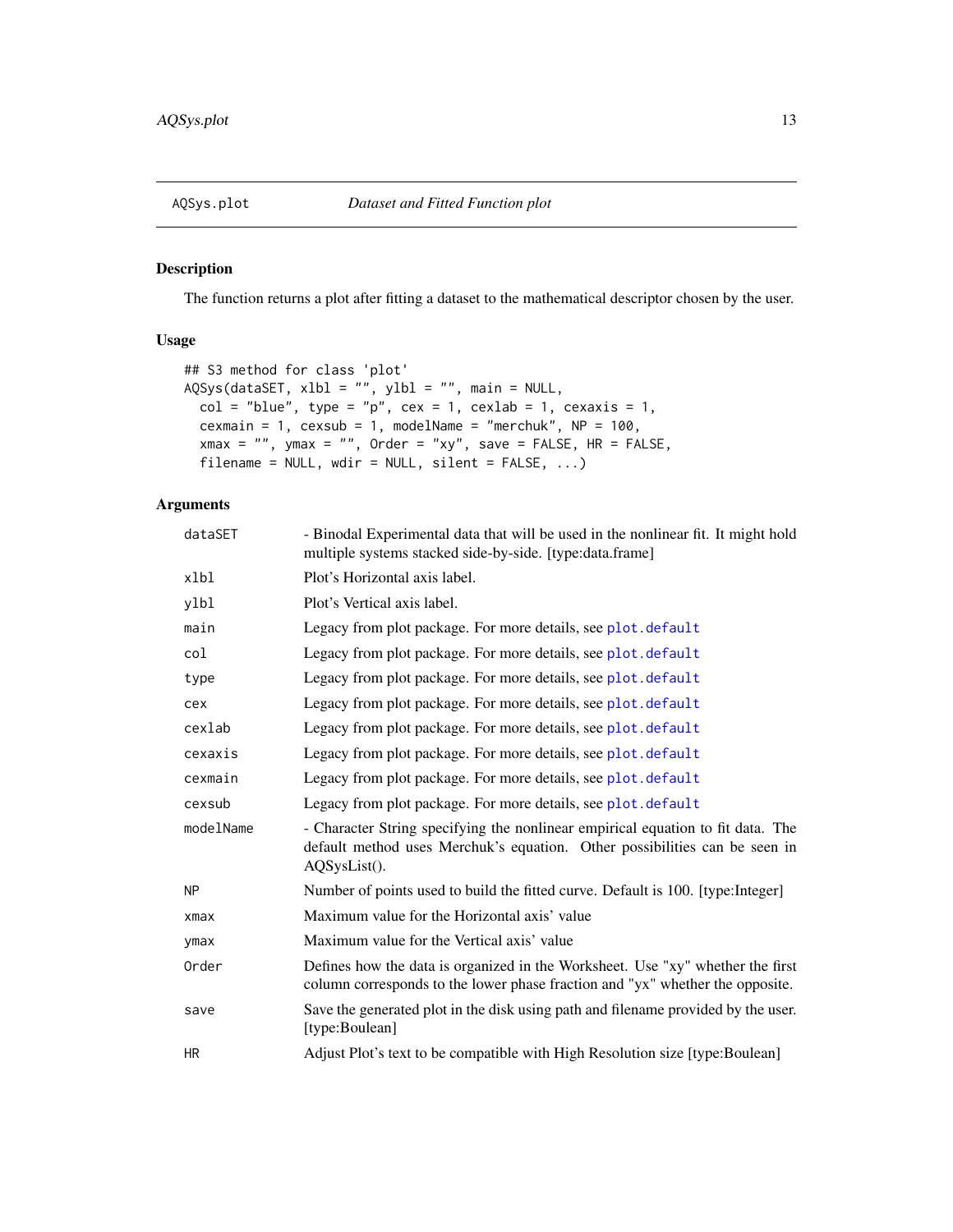<span id="page-13-0"></span>

| filename  | Filename provided by the user to save a given plot. [type:String]      |
|-----------|------------------------------------------------------------------------|
| wdir      | The directory in which the plot file will be saved. [type:String]      |
| silent    | save plot file without actually showing it to the user. [type:Boulean] |
| $\ddotsc$ | Additional optional arguments. None are used at present.               |

## Details

This version uses the plot function and return a regular orthogonal plot.

#### Value

A plot containing the experimental data, the correspondent curve for the binodal in study and the curve's raw XY data.

## Examples

```
#Populating variable dataSET with binodal data
dataSET <- peg4kslt[, 1:2]
# Plot dataSET using Merchuk's function
#
AQSys.plot(dataSET)
#
```
<span id="page-13-1"></span>AQSysBancroft *Bancroft's Potential Equation - tie-line's correlation*

#### Description

Bancroft's equation to correlate tie-line's data.

#### Usage

```
AQSysBancroft(dataSET, ...)
```
#### Arguments

| dataSET | - Tieline Experimental data that will be used in the nonlinear fit |
|---------|--------------------------------------------------------------------|
| $\cdot$ | Additional optional arguments. None are used at present.           |

## Value

Parameters k1, r and Statistical data

## References

TUBIO, G. et al. Liquid-liquid equilibrium of the Ucon 50-HB5100/sodium citrate aqueous twophase systems. Separation and Purification Technology, v. 65, n. 1, p. 3-8, 2009. ISSN 1383-5866. [\(ScienceDirect\)](https://www.sciencedirect.com/science/article/pii/S1383586608000361)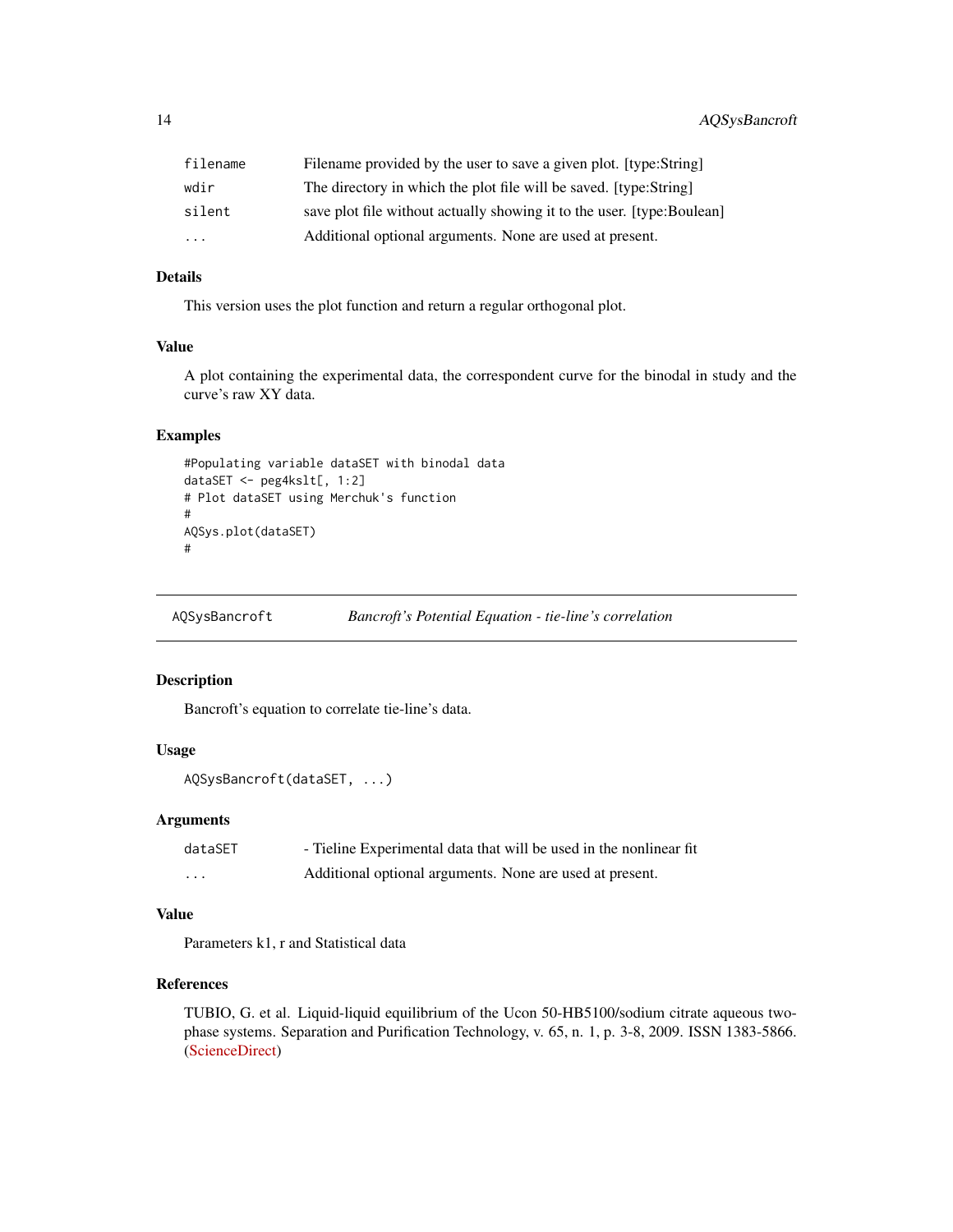## <span id="page-14-0"></span>AQSysCurve 15

#### Examples

```
# dataSET is a data.frame which contains series of Tieline's mass fraction
# (upper-rich component, bottom-rich component and water)
# Each column in the data.frame represents a series of one component mass fraction
# For example, an empty data.frame for four tielines can be obtaining using:
dataSET <- matrix(NA,nrow=4,ncol=6)
# Variables order must follows the sequence presented below:
# "mfXt","mfYt","mfXb","mfYb","mfWt","mfWb"
# In which: mf stands for mass fraction; X and Y for the component
# rich in bottom and upper phase, respectively; t or b for top and
# bottom phases and W for water.
# Then you just need to load the data.frame in the function:
## Not run:
AQSysBancroft(dataSET, Order = "xy")
## End(Not run)
```
AQSysCurve *This functions plot a curve based in the chosen model and its parameters.*

#### Description

The function returns a plot after using the parameters and model given by the user.

#### Usage

```
AQSysCurve(modelName, modelPars, seriesNames = NULL, xlbl = "",
 ybb1 = "", col = "black", type = "p", cex = 1, cexlab = 1,cexaxis = 1, cexmain = 1, cexsub = 1, xmax = 35, HR = FALSE,
 NP = 100, filename = NULL, wdir = NULL, save = FALSE,
  silent = FALSE, ...)
```

| modelName   | Equation to be used: merchuk, muruges an [type:string]                                                                                                                                                                                                                                                                                                                                          |
|-------------|-------------------------------------------------------------------------------------------------------------------------------------------------------------------------------------------------------------------------------------------------------------------------------------------------------------------------------------------------------------------------------------------------|
| modelPars   | Model's parameters [type::data.frame]                                                                                                                                                                                                                                                                                                                                                           |
| seriesNames | A list of sequential names which will identify each system provided by the user<br>in the dataSET variable. [type:List]                                                                                                                                                                                                                                                                         |
| xlbl        | Plot's Horizontal axis label.                                                                                                                                                                                                                                                                                                                                                                   |
| ylbl        | Plot's Vertical axis label.                                                                                                                                                                                                                                                                                                                                                                     |
| col         | Legacy from plot package. For more details, see plot.default                                                                                                                                                                                                                                                                                                                                    |
| type        | 1-character string giving the type of plot desired. The following values are pos-<br>sible, for details, see plot: "p" for points, "l" for lines, "b" for both points and<br>lines, "c" for empty points joined by lines, "o" for overplotted points and lines,<br>"s" and "S" for stair steps and "h" for histogram-like vertical lines. Finally, "n"<br>does not produce any points or lines. |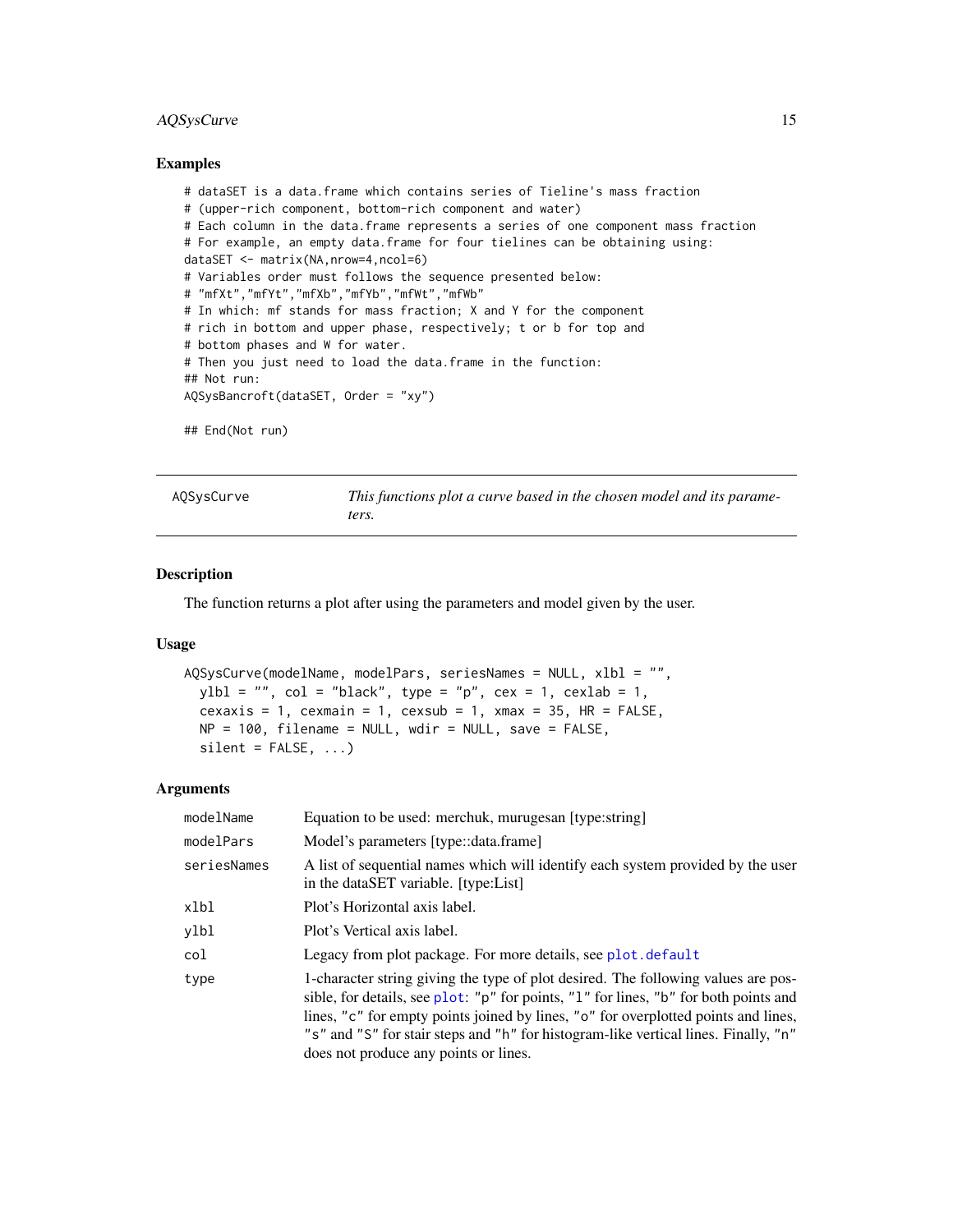<span id="page-15-0"></span>

| cex      | Legacy from plot package. For more details, see plot.default                                        |
|----------|-----------------------------------------------------------------------------------------------------|
| cexlab   | Legacy from plot package. For more details, see plot.default                                        |
| cexaxis  | Legacy from plot package. For more details, see plot. default                                       |
| cexmain  | Legacy from plot package. For more details, see plot.default                                        |
| cexsub   | Legacy from plot package. For more details, see plot. default                                       |
| xmax     | Maximum value for the Horizontal axis' value (bottom-rich component) [type:double]                  |
| HR.      | Adjust Plot's text to be compatible with High Resolution size [type:Logical]                        |
| NΡ       | Number of points used to build the fitted curve. Default is 100. [type:Integer]                     |
| filename | Filename provided by the user to save a given plot. [type:String]                                   |
| wdir     | The directory in which the plot file will be saved. [type:String]                                   |
| save     | Save the generated plot in the disk using path and filename provided by the user.<br>[type:Logical] |
| silent   | save plot file without actually showing it to the user. [type:Logical]                              |
| $\ddots$ | other graphical parameters (see par and section 'Details' below).                                   |

## Details

The function owns predefined set of equations that can be seen below and must be used, with adequated parameters, to return a plot which represent the chosen model.

### Value

A plot using the input model within the chosen interval and the curve's raw XY data. If no interval is selected,  $xmax = 0.4$ .

#### Examples

```
## Not run:
AQSysCurve("murugesan", data.frame(90.389, -34.897, 2.924), col = "red")
## End(Not run)
```
AQSysDB *AQSysDB*

## Description

Import DB data from an Excel Worksheet and process it through mathematical descriptors to output a highly structured variable comparable to a Database and which hold a list of references, chemicals and parameters for any implemented mathematical descriptors.

#### Usage

AQSysDB(path)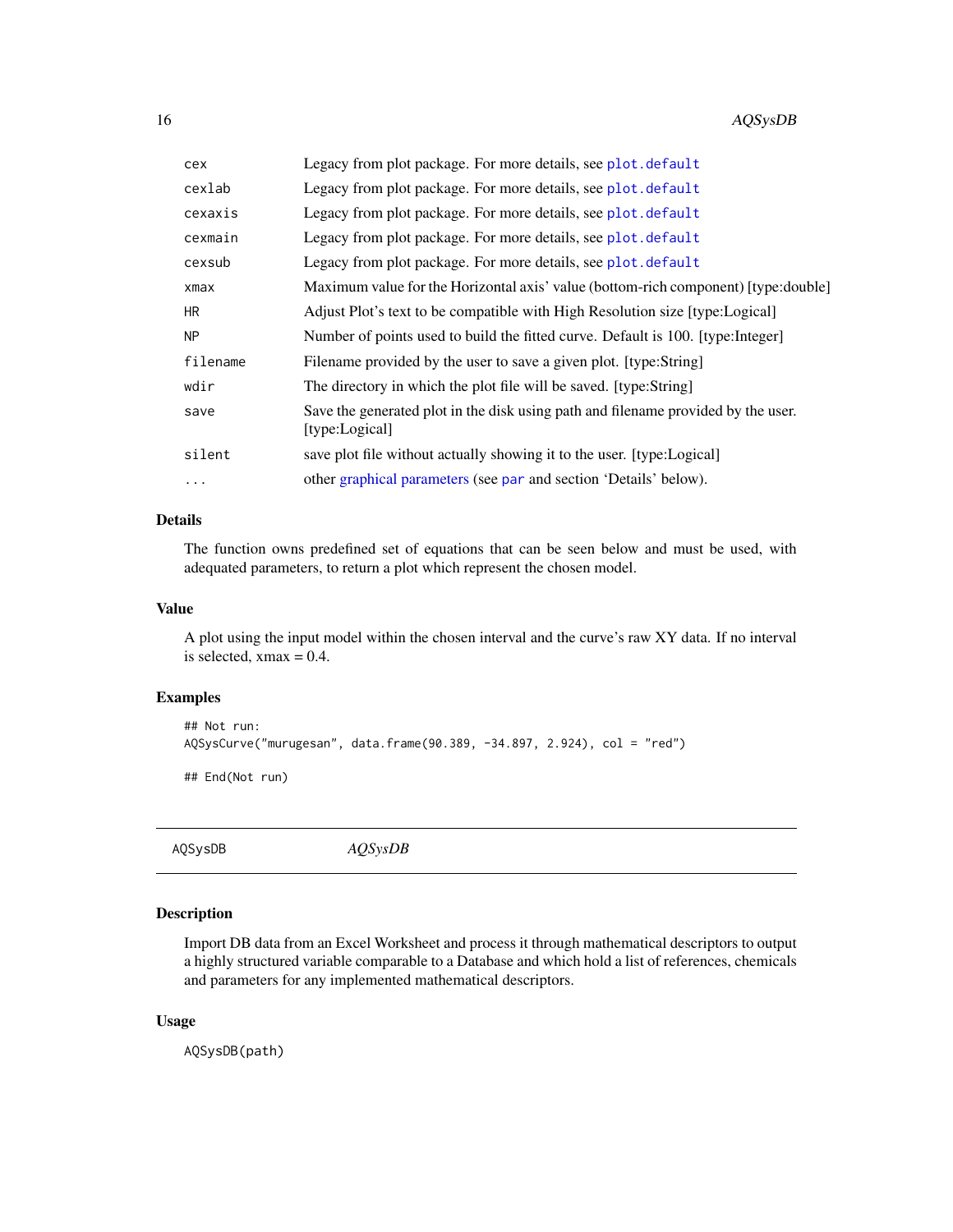## <span id="page-16-0"></span>AQSysDOE 17

#### Arguments

path String containing the full path to the XLS or XLSX file.

#### Examples

```
## Not run:
AQSysDB("C:/data.xlsx")
```
## End(Not run)

AQSysDOE *AQSysDOE*

## Description

The function uses a ATPS characterization data to build a Design Of Experiments (DOE) matrix based on Tie-Line Length (TLL) and Volume Ratio. see [AQSysEval](#page-17-1) for more details.

#### Usage

AQSysDOE(dataSET, db = LLSR::llsr\_data, slope = NULL, xmax = NULL, modelName = "merchuk",  $nTL = 3$ ,  $nPoints = 3$ ,  $tol = 1e-05$ )

| dataSET   | - Binodal Experimental data that will be used in the nonlinear fit.                                                                                                                                       |
|-----------|-----------------------------------------------------------------------------------------------------------------------------------------------------------------------------------------------------------|
| db        | A highly structure db containing data from previously analised data. LLSR<br>database is used by default but user may input his own db if formatted properly.                                             |
| slope     | The method assumes all tielines for a given ATPS are parallel, thus only one<br>slope is required. [type:double]                                                                                          |
| xmax      | Maximum value for the Horizontal axis' value (bottom-rich component). [type:double]                                                                                                                       |
| modelName | Character String specifying the nonlinear empirical equation to fit data. The<br>default method uses Merchuk's equation. Other mathematical descriptors can<br>be listed using AQSysList(). [type:string] |
| nTL       | Number of tielines plotted for a given ATPS. Default is 3. [type:Integer]                                                                                                                                 |
| nPoints   | Number of points chosen for a given tieline. Default is 3. [type:Integer]                                                                                                                                 |
| tol       | limit of tolerance to reach to assume convergence. Default is 1e-5. [type:Integer]                                                                                                                        |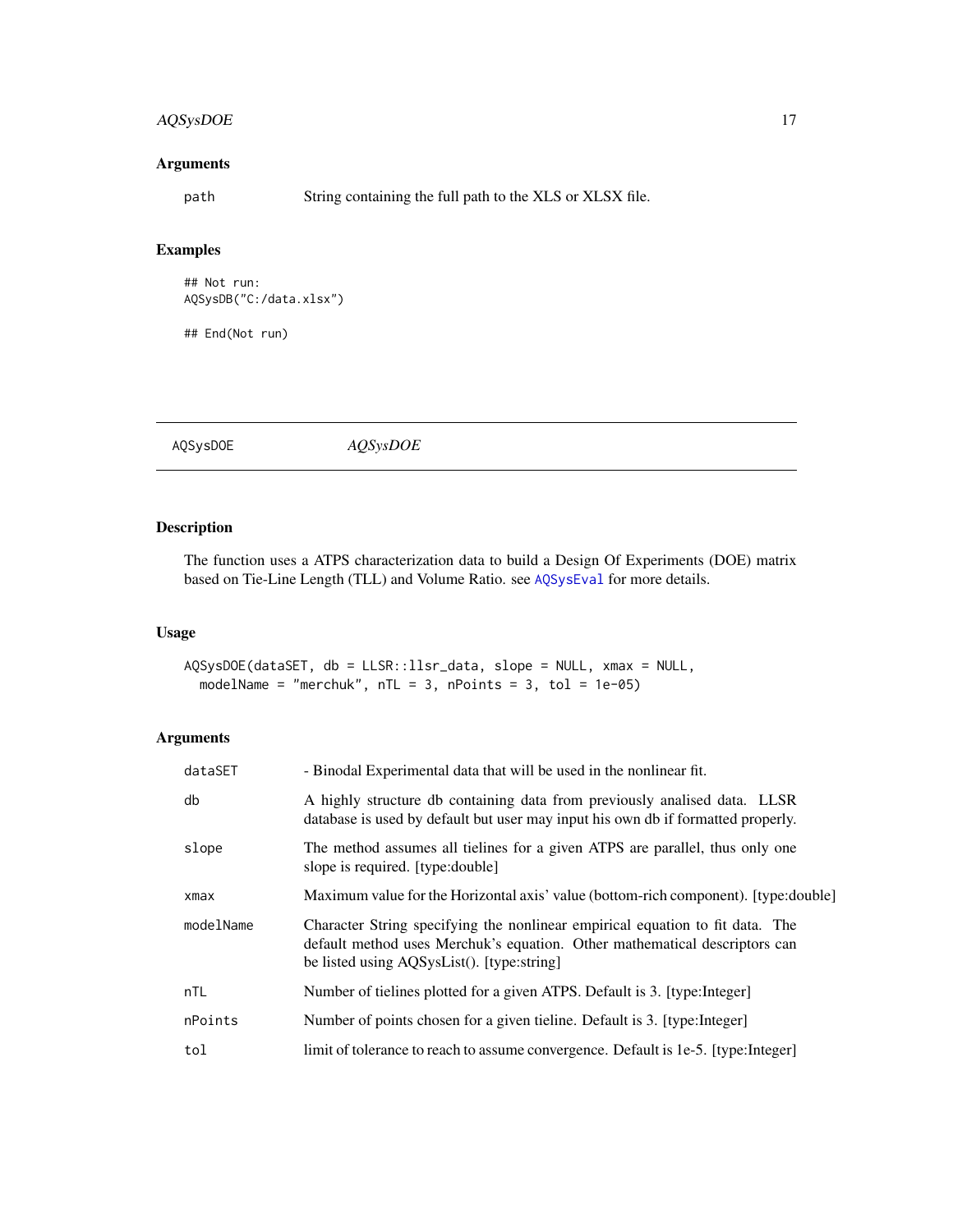#### Examples

```
# dataSET is a data.frame which contains series of Tieline's mass fraction and information
# from both components and #' # extraction conditions (T, pH). The function perform a system
# characterizaion based on data stored in LLSR's database (or provided by the user)
# and then calculate a DOE based on the input.
## Not run:
dataSET <- AQSearch.Binodal(db.uid='56b53a50f500c502fa4a65d197fc6d84')
ans \leq AQSysDOE(dataSET2, nTL = 5, nPoints = 5)
View(ans$DOE)
```
## End(Not run)

<span id="page-17-1"></span>AQSysEval *AQSysEval*

## Description

The function perform a full ATPS characterization (parameters, tie-line boundaries and critical point), generating a brief report.

#### Usage

```
AQSysEval(dataSET, db = LLSR::llsr_data, xmax = NULL, ymax = NULL,
 NP = 100, slope = NULL, modelName = "merchuk",
 convrgnceLines = FALSE, nTL = 3, nPoints = 3, tol = 1e-05,
 xlbl = "", ylbl = "", seriesNames = NULL, save = FALSE,
 HR = FALSE, autoname = FALSE, wdir = NULL, silent = TRUE)
```

| dataSET   | - Binodal Experimental data that will be used in the nonlinear fit. [type:data.frame]                                                                                                                     |
|-----------|-----------------------------------------------------------------------------------------------------------------------------------------------------------------------------------------------------------|
| db        | A highly structure db containing data from previously analised data. LLSR<br>database is used by default but user may input his own db if formatted properly.                                             |
| xmax      | Maximum value for the Horizontal axis' value (bottom-rich component). [type:double]                                                                                                                       |
| ymax      | Maximum value for the vertical axis' value (bottom-rich component). [type:double]                                                                                                                         |
| <b>NP</b> | Number of points used to build the fitted curve. Default is 100. [type:Integer]                                                                                                                           |
| slope     | The method assumes all tielines for a given ATPS are parallel, thus only one<br>slope is required. [type:double]                                                                                          |
| modelName | Character String specifying the nonlinear empirical equation to fit data. The<br>default method uses Merchuk's equation. Other mathematical descriptors can<br>be listed using AQSysList(). [type:string] |
|           | convrgnee Lines Magnify Plot's text to be compatible with High Resolution size [type:Logical]                                                                                                             |
| nTL       | Number of tielines plotted for a given ATPS. Default is 3. [type:Integer]                                                                                                                                 |
| nPoints   | Number of points chosen for a given tieline. Default is 3. [type:Integer]                                                                                                                                 |

<span id="page-17-0"></span>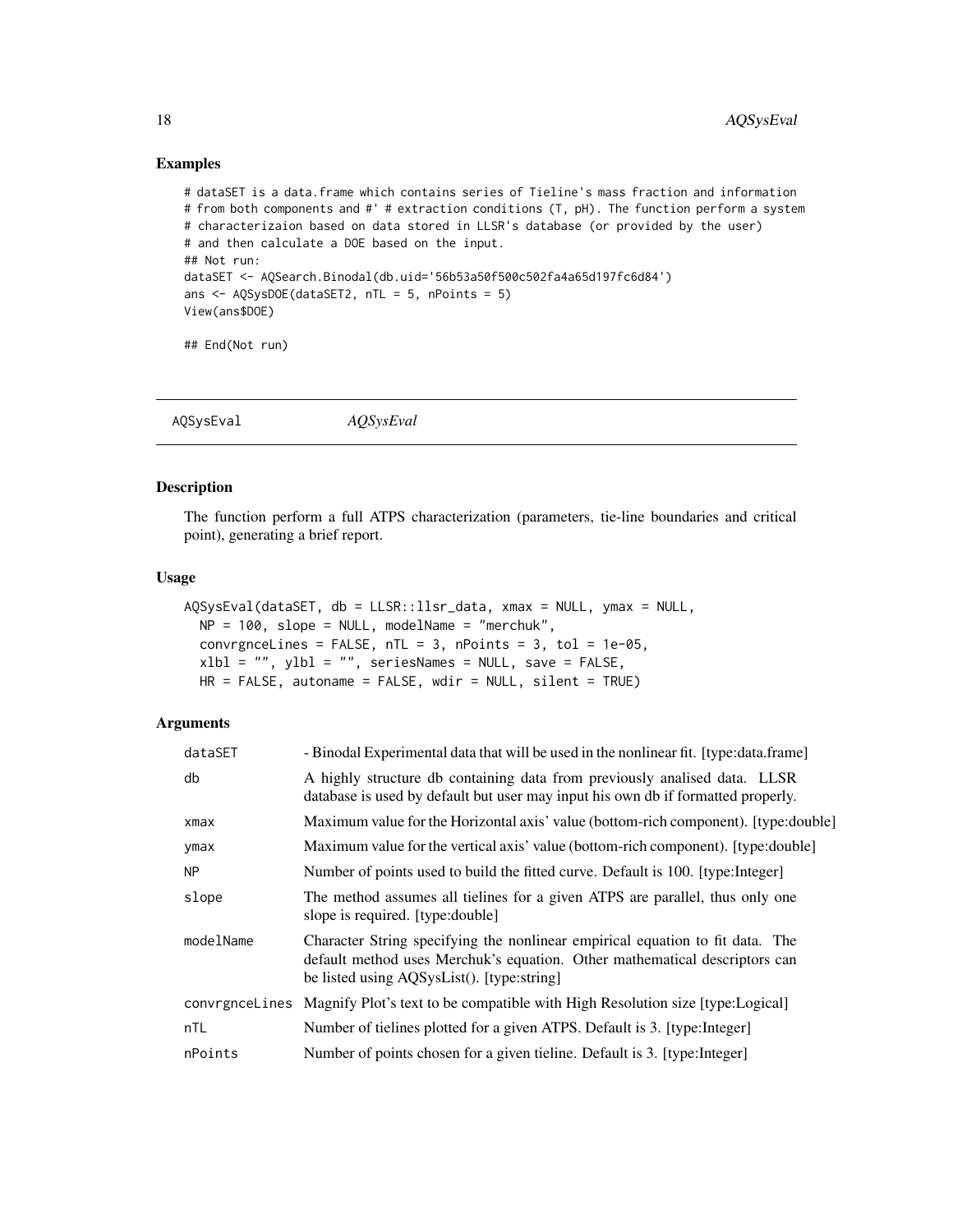<span id="page-18-0"></span>

| tol         | limit of tolerance to reach to assume convergence. Default is 1e-5. [type:Integer]                                    |
|-------------|-----------------------------------------------------------------------------------------------------------------------|
| xlbl        | Plot's Horizontal axis label. [type:String]                                                                           |
| ylbl        | Plot's Vertical axis label. [type:String]                                                                             |
| seriesNames | Number of points used to build the fitted curve. Default is 100. [type:Integer]                                       |
| save        | Save the generated plot in the disk using path and filename provided by the user.<br>Default is FALSE. [type:Logical] |
| <b>HR</b>   | Magnify Plot's text to be compatible with High Resolution size [type:Logical]                                         |
| autoname    | Number of points used to build the fitted curve. Default is FALSE. [type:Logical]                                     |
| wdir        | The directory in which the plot file will be saved. [type:String]                                                     |
| silent      | save plot file without actually showing it to the user. Default is FALSE. [type:Logical]                              |

#### References

KAUL, A. The Phase Diagram. In: HATTI-KAUL, R. (Ed.). Aqueous Two-Phase Systems: Methods and Protocols: Humana Press, v.11, 2000. cap. 2, p.11-21. (Methods in Biotechnology). ISBN 978-0-89603-541-6. [\(SpringerLink\)](https://link.springer.com/10.1385/1-59259-028-4:11)

## Examples

```
## Not run:
dataSET <- AQSearch.Binodal(db.uid='56b53a50f500c502fa4a65d197fc6d84')
xLabel <- "Ammonium Sulphate"
yLabel <- "Poly(ethylene glycol) 2000"
EvalData <- AQSysEval(dataSET2 , xlbl = xLabel, ylbl = yLabel)
```
## End(Not run)

AQSysList *Aqueous Systems Descriptors already implemented*

#### Description

The function returns a list of all mathematical descriptors available at the time.

## Usage

AQSysList(npars = FALSE)

#### Arguments

npars Logic option to return a List variable containing the number of required parameters for each equation.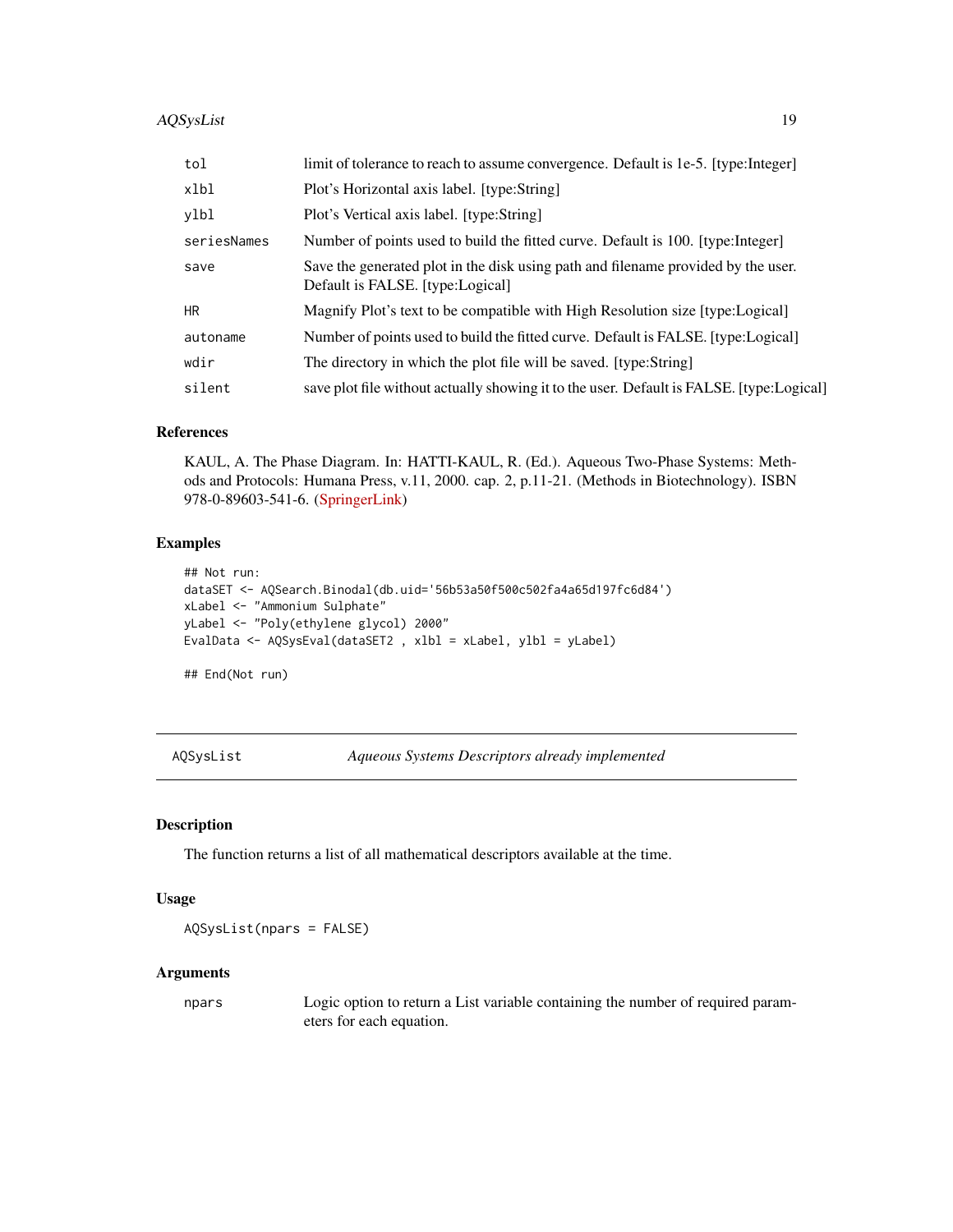<span id="page-19-1"></span><span id="page-19-0"></span>

## Description

Othmer's equation to correlate tieline's data applying the lever's rule.

#### Usage

```
AQSysOthmer(dataSET, ...)
```
#### Arguments

| dataSET                 | - Tieline Experimental data that will be used in the nonlinear fit |
|-------------------------|--------------------------------------------------------------------|
| $\cdot$ $\cdot$ $\cdot$ | Additional optional arguments. None are used at present.           |

## Value

Parameters A, B and Statistical data

#### References

OTHMER, D.; TOBIAS, P. Liquid-Liquid Extraction Data - The Line Correlation. Industrial & Engineering Chemistry, v. 34, n. 6, p. 693-696, 1942/06/01 1942. ISSN 0019-7866. [\(ACS](https://pubs.acs.org/doi/abs/10.1021/ie50390a600) [Publications\)](https://pubs.acs.org/doi/abs/10.1021/ie50390a600)

## Examples

```
# dataSET is a data.frame which contains series of Tieline's mass fraction
# (upper-rich component, bottom-rich component and water)
# Each column in the data.frame represents a series of one component mass fraction
# For example, an empty data.frame for four tielines can be obtaining using:
dataSET<-matrix(NA,nrow=4,ncol=6)
# Variables order must follows the sequence presented below:
# "mfXt","mfYt","mfXb","mfYb","mfWt","mfWb"
# In which: mf stands for mass fraction; X and Y for the component
# rich in bottom and upper phase, respectively; t or b for top and
# bottom phases.
# Then you just need to load the data.frame in the function:
## Not run:
AQSysOthmer(dataSET, Order = "xy")
```
## End(Not run)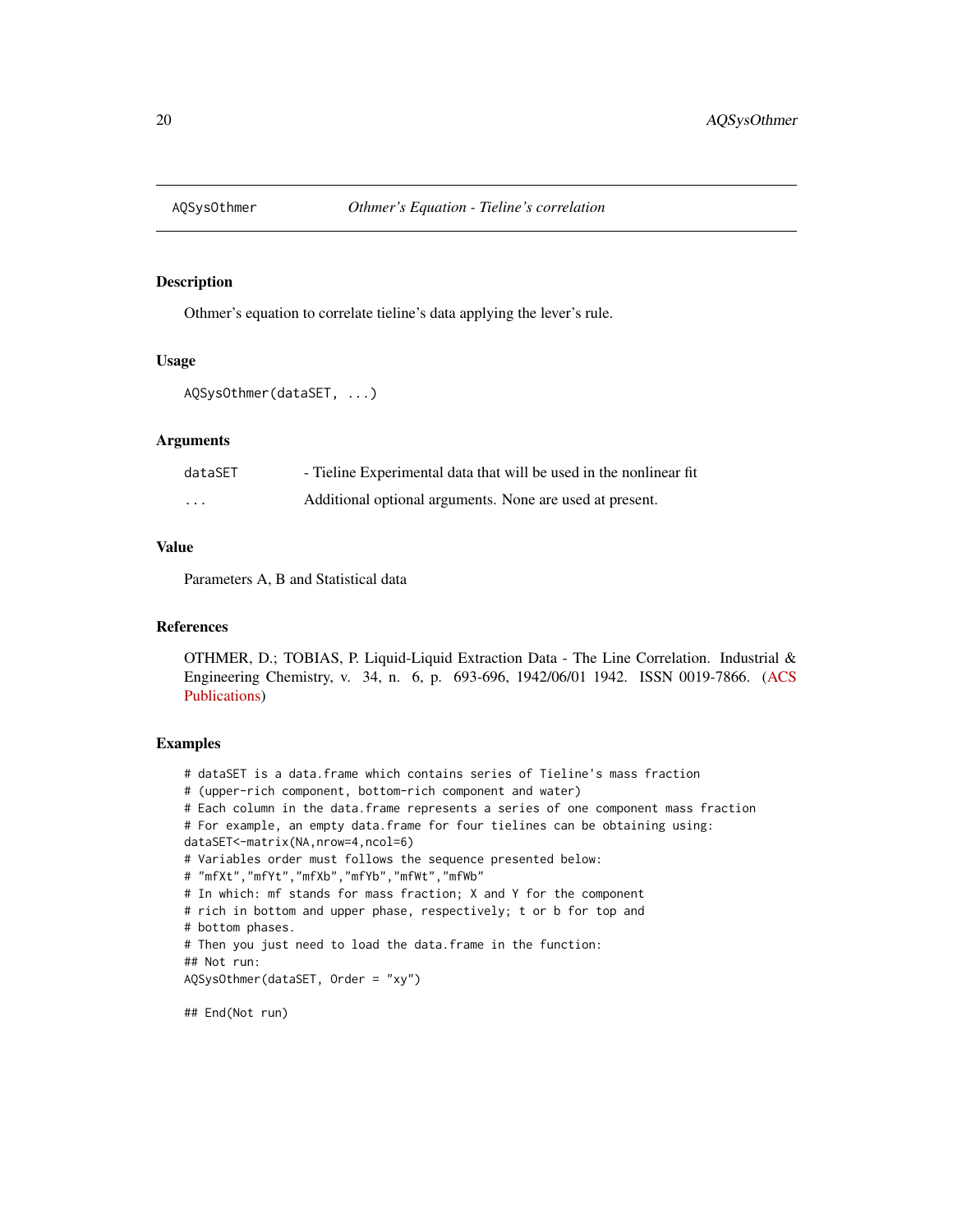<span id="page-20-0"></span>AQSysPlot *AQSysPlot*

## Description

This functions plot binodal data as a curve in a pre-defined high quality theme ready for publication.

## Usage

```
AQSysPlot(dataSET, Order = "xy", xlbl = "", ylbl = "",
  seriesNames = NULL, save = FALSE, filename = NULL, HR = FALSE,
 wdir = NULL, silent = FALSE)
```
## Arguments

| dataSET     | - Binodal Experimental data that will be used in the nonlinear fit. It might hold<br>multiple systems stacked side-by-side. [type:data.frame]                                    |
|-------------|----------------------------------------------------------------------------------------------------------------------------------------------------------------------------------|
| Order       | Defines how the data is organized in the Worksheet. Use "xy" whether the first<br>column corresponds to the lower phase fraction and "yx" whether the opposite.<br>[type:string] |
| xlbl        | Plot's Horizontal axis label.                                                                                                                                                    |
| ylbl        | Plot's Vertical axis label.                                                                                                                                                      |
| seriesNames | A list of sequential names which will identify each system provided by the user<br>in the dataSET variable. [type:List]                                                          |
| save        | Save the generated plot in the disk using path and filename provided by the user.<br>Default is False. [type:Logical]                                                            |
| filename    | A filename provided by the user to save a given plot. No default is provided.<br>[type:String]                                                                                   |
| <b>HR</b>   | Adjust Plot's text to be compatible with High Resolution size [type:Logical]                                                                                                     |
| wdir        | The directory in which the plot file will be saved. [type:String]                                                                                                                |
| silent      | save plot file without actually showing it to the user. Default is FALSE. [type:Logical]                                                                                         |
|             |                                                                                                                                                                                  |

## Details

The function have a predefined set of ggplot2 features adjusted to return a high quality picture. More suitable for plotting fitted data, once binodal data usually determined through cloudy-phase point will look irregular.

## Value

The plot is returned as a ggplot2 object that can be manupulated accordingly.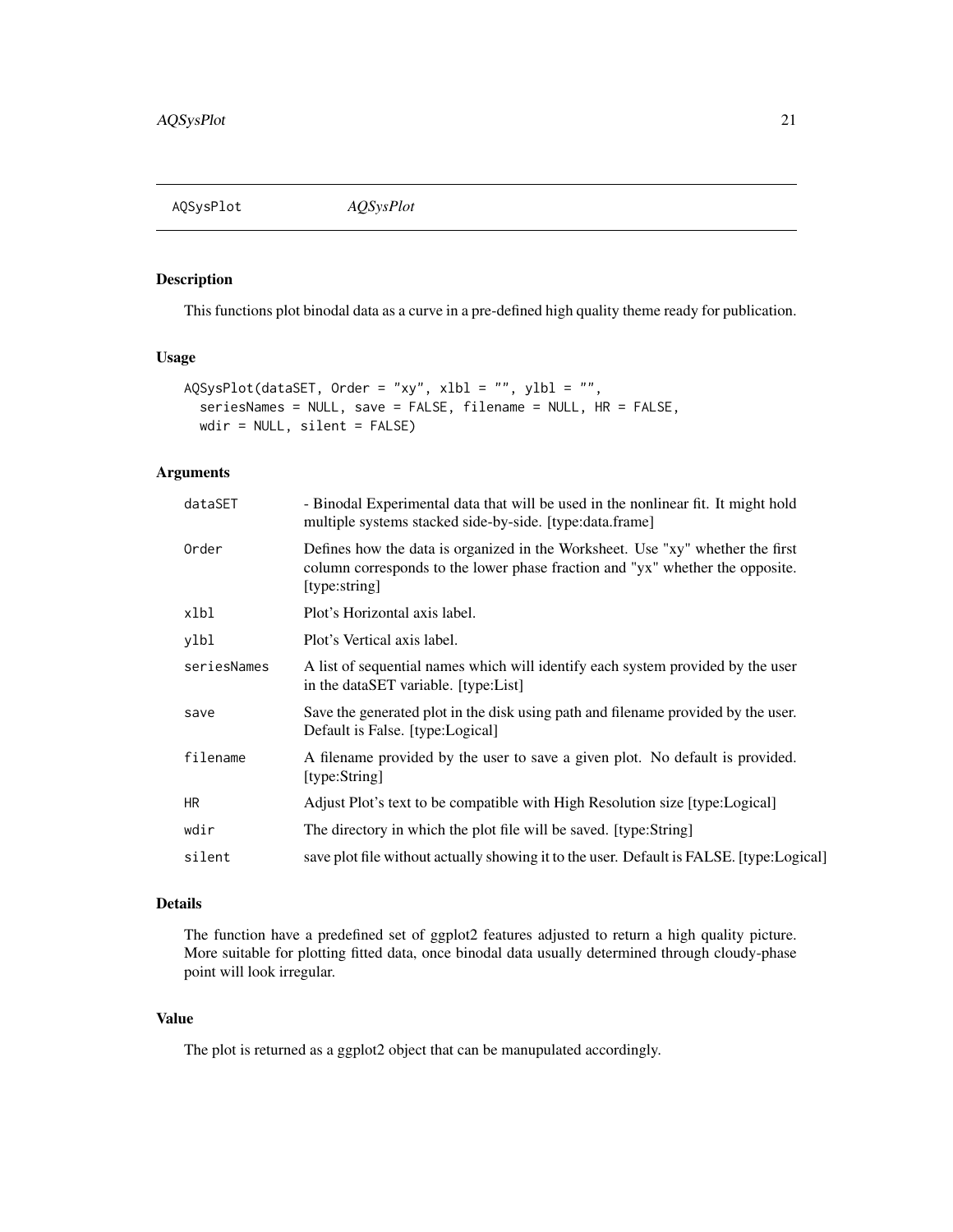## Examples

```
# Populating variable dataSET with binodal data
dataSET <- peg4kslt[ , 1:2]
# Fitting dataSET using Merchuk's function
data <- AQSys.data(dataSET, Order = "xy")
AQSysPlot(data)
```
export\_data *LLSR Data Exporter*

## Description

The function saves a copy of a specified variable to a file in the folder pointed by the user.

## Usage

export\_data(localData = NULL)

#### Arguments

localData A variable existing in R environment and that will be saved locally.

export\_template *LLSR Template Exporter*

#### Description

The function makes a copy of LLSR's template file and copy it to the folder pointed by the user.

```
export_template()
```
<span id="page-21-0"></span>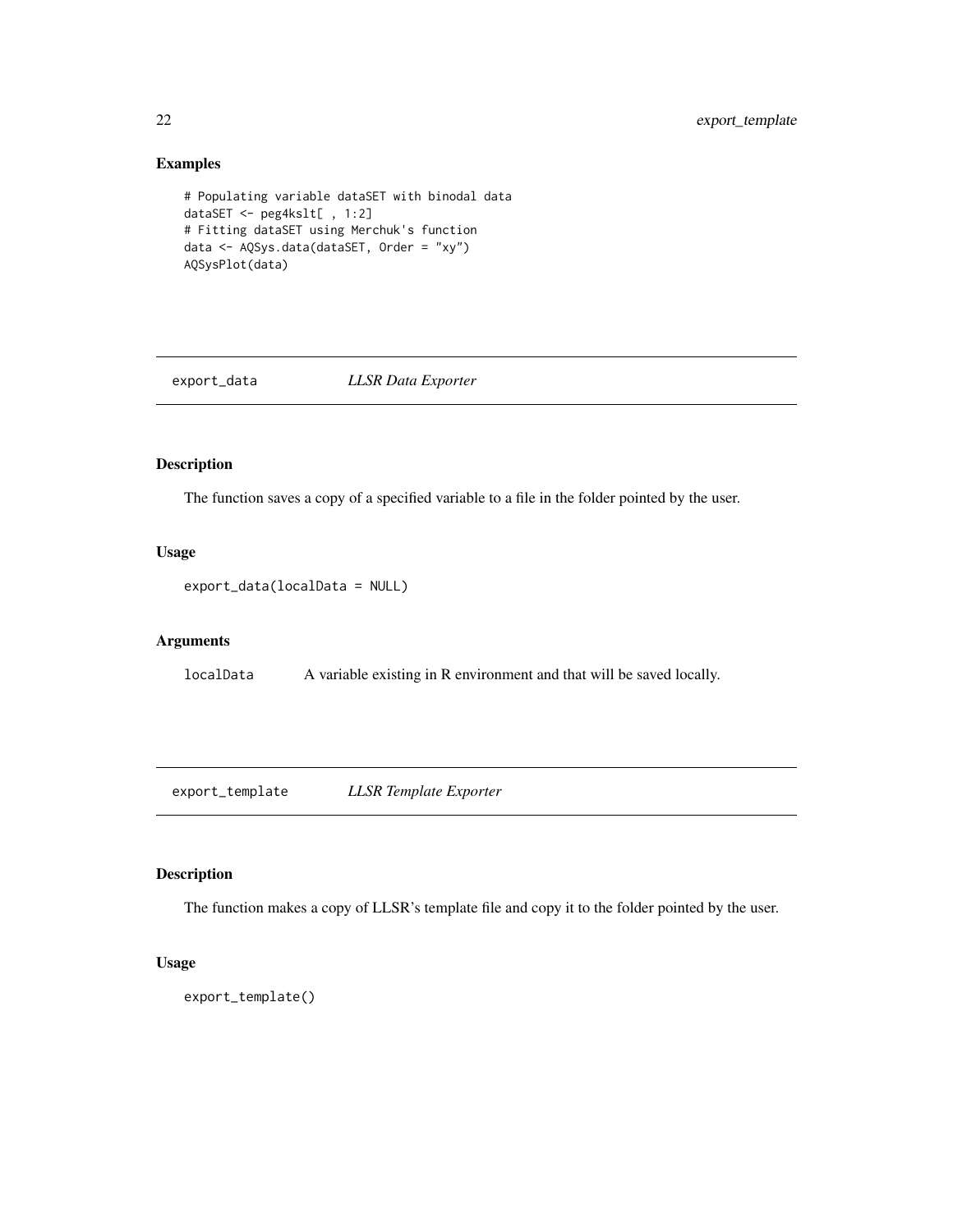<span id="page-22-0"></span>

#### Description

A database is a highly structured collection of data generally stored and accessed from a computer system and stores raw data and parameters for all analised ATPS phase diagrams.

#### Format

multi-level data.frame()

db.ref Table from LLSR's database in which the references for all used manuscripts are stored.

- db.sys Table from LLSR's database in which parameters for all implemented mathematical descriptors are stored. Statistic data is also available.
- db.cas Table from LLSR's database in which information regarded all chemicals (such as name and CAS number) used in the collected data.
- db.data Table from LLSR's database in which raw experimental data is tabulated. The data was used to calculate all properties made available in this package.
- db.tielines Table from LLSR's database in which raw experimental data, used to calculate tielines compositions and slopes, are stored. ...

#### Source

<https://github.com/diegofcoelho/LLSR/>

#### Examples

```
#
XYdt <- llsr_data[["db.data"]][, 1:2]
Xdt <- llsr_data[["db.data"]][, 1]
Ydt <- llsr_data[["db.data"]][, 2]
```
peg4kslt *Dataset of experimental binodal data of an ATPS*

## Description

A dataset containing the experimental binodal data for a PEG/SALT Aqueous Two-Phases System (ATPS)

#### Format

multi-level data.frame()

XC Ammonium Sulphate mass fraction

YC Poly(ethylene glycol) mass fraction ...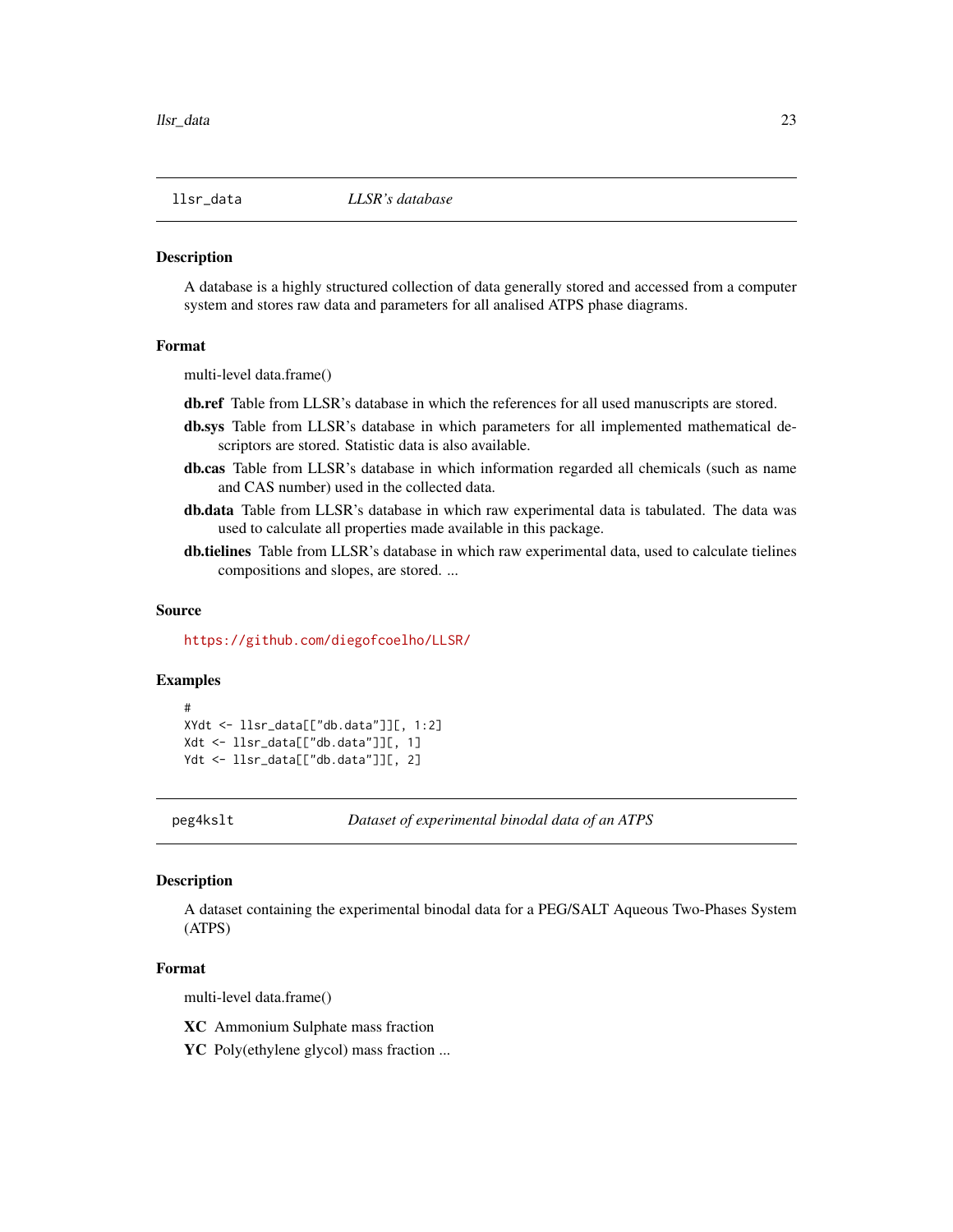24 peg4kslt

## Examples

```
#
XYdt <- peg4kslt[,1:2] #
Xdt<-peg4kslt[,1] #
Ydt<-peg4kslt[,1]
```